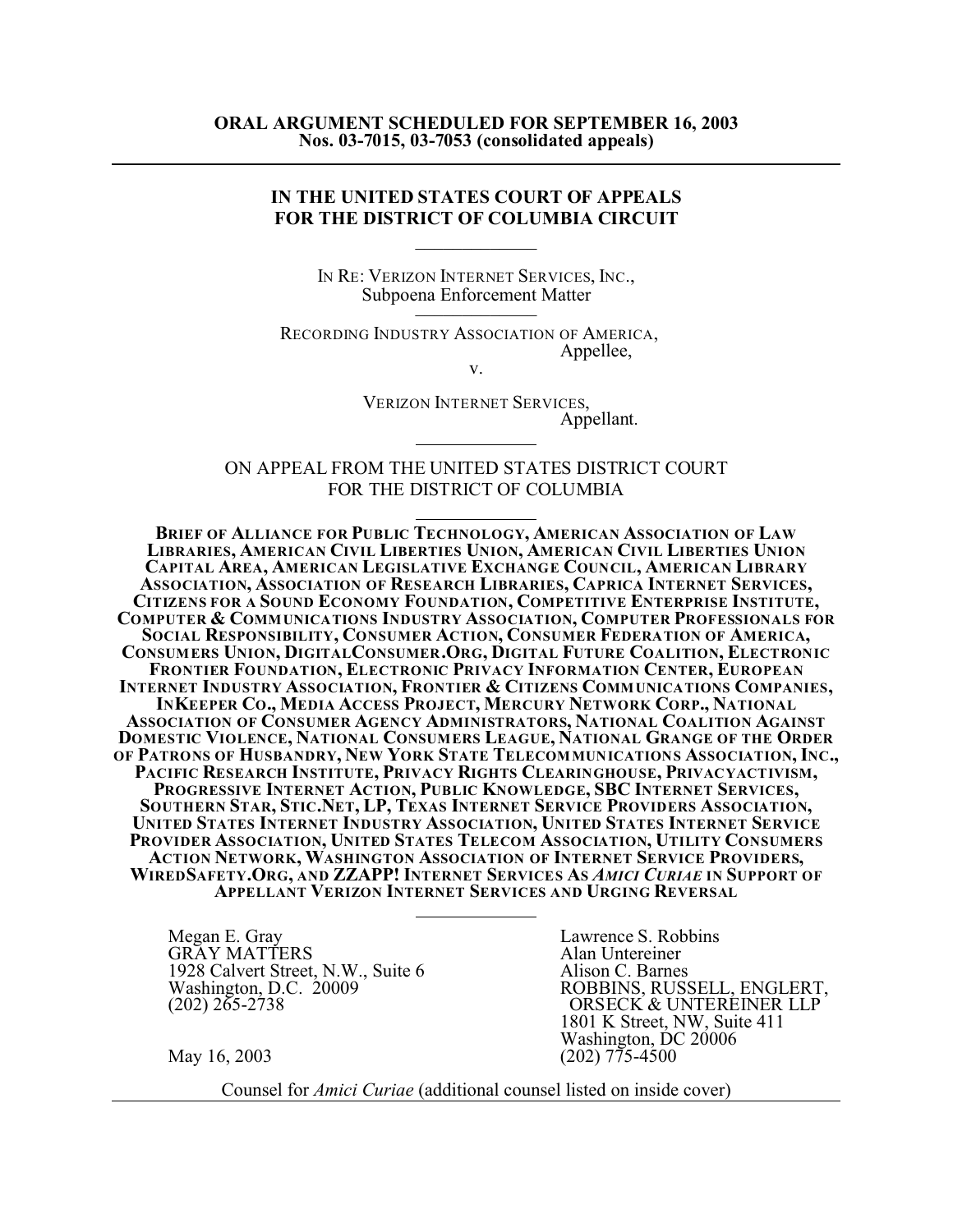Christopher A. Hansen Cindy Cohn American Civil Liberties Union Foundation Wendy Seltzer<br>125 Broad Street – 18th Floor Electronic Fron New York, NY 10004 454 Shotwell Street<br>
(212) 549-2606 San Francisco, CA 9

Electronic Frontier Foundation San Francisco, CA 94110 (415) 436-9333

Arthur B. Spitzer American Civil Liberties Union of the National Capital Area 1400 20th Street, N.W. #119 Washington, DC 20036 (202) 547-0800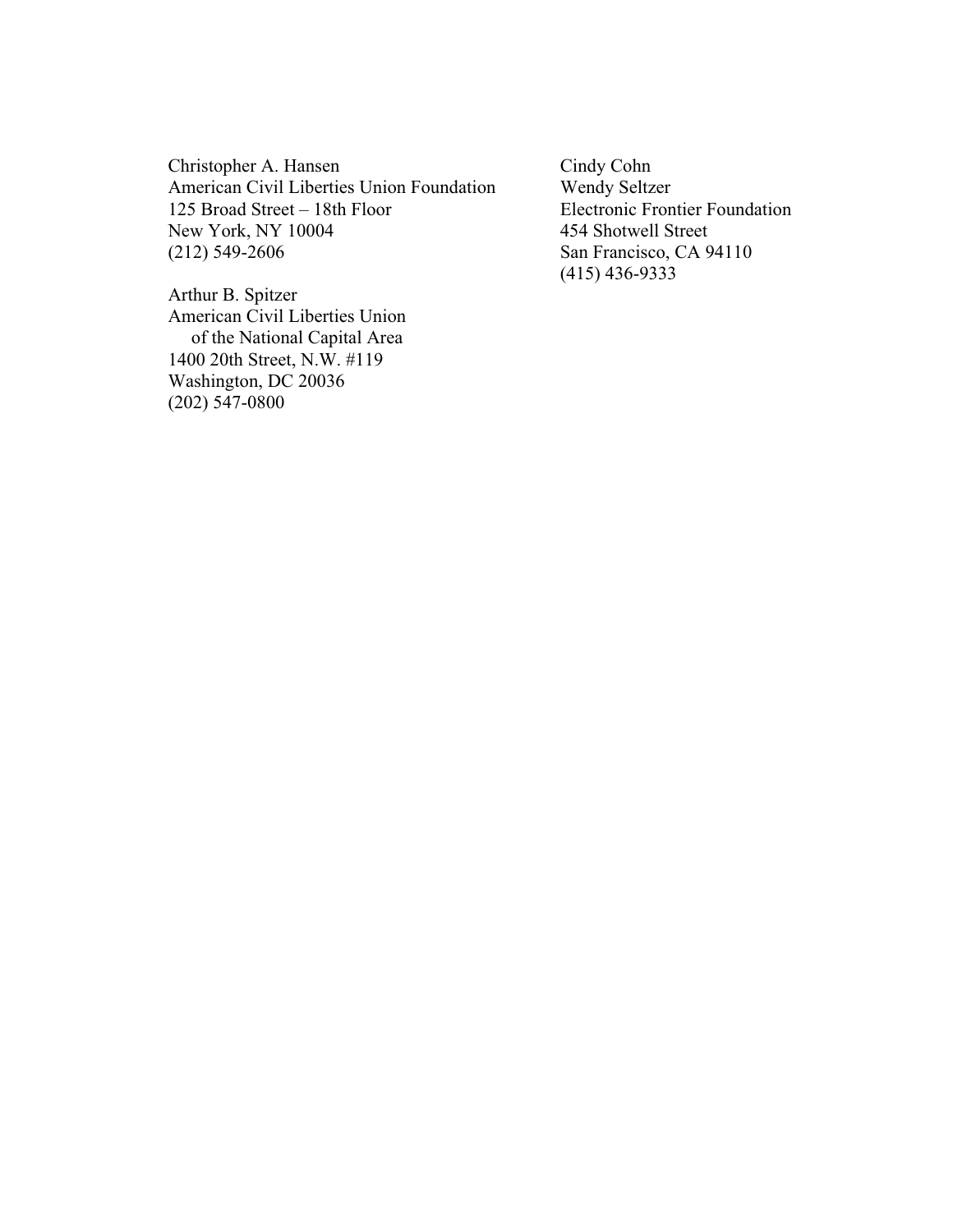## **CERTIFICATE AS TO PARTIES, RULINGS, AND RELATED CASES IN NOS. 03-7015 & 03-7053**

In accordance with Circuit Rule 28(a)(1), counsel for *amici* hereby certifies as follows:

## **A. Parties and** *Amici*

All parties, intervenors, and *amici* appearing before the district court and this Court are listed

in the Brief for Appellant.

## **B. Rulings Under Review**

References to the rulings at issue appear in the Brief for Appellant.

## **C. Related Cases**

Counsel is unaware of any related cases pending in any court.

\_\_\_\_\_\_\_\_\_\_\_\_\_\_\_\_\_\_\_\_\_\_\_\_\_\_\_ Alan Untereiner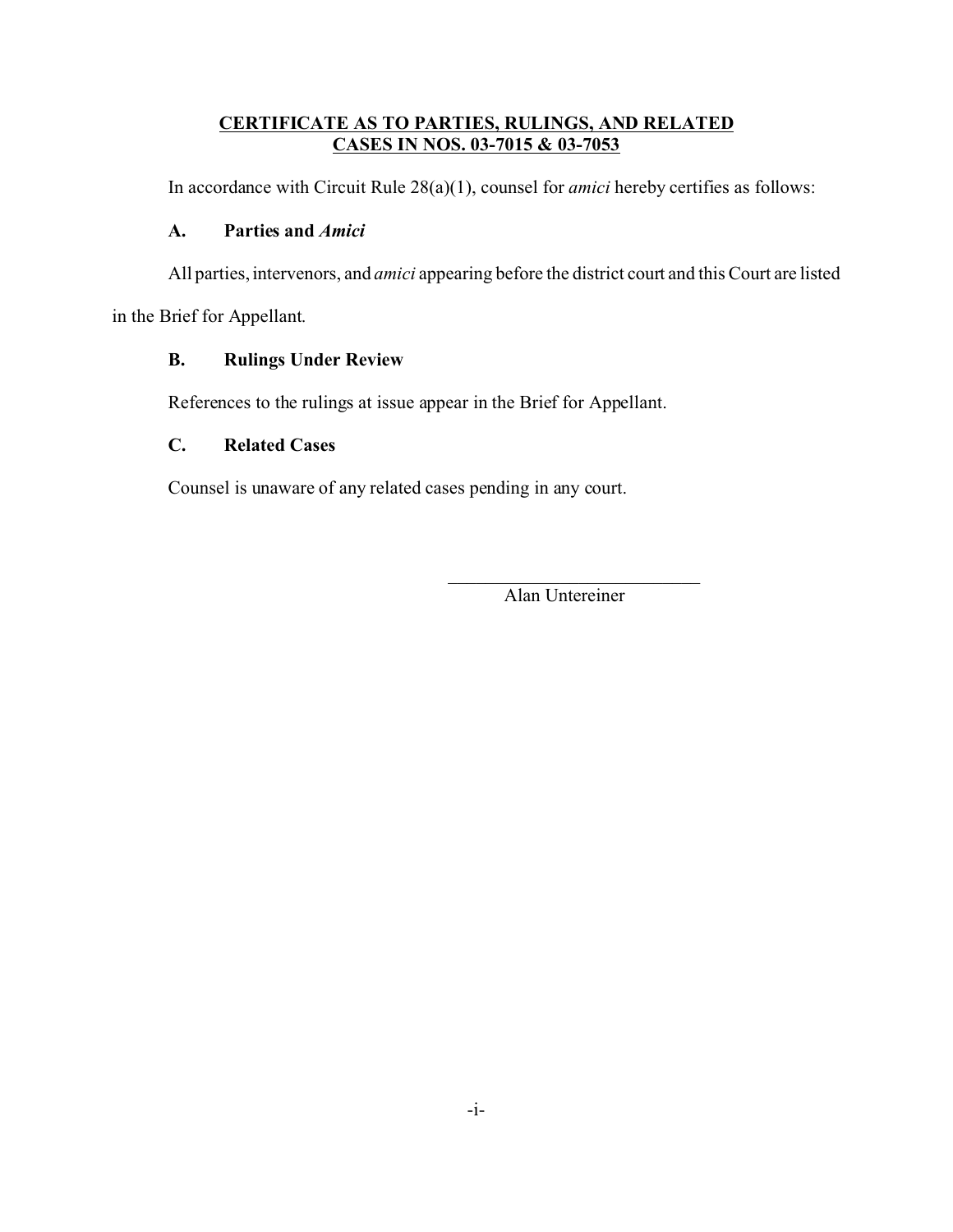## **CORPORATE DISCLOSURE STATEMENTS**

In accordance with Circuit Rule 26.1, counsel for *amici curiae* submit these corporate disclosure statements regarding the entities and organizations they represent.

A. The undersigned, counsel of record for *amici curiae* Alliance for Public Technology, American Civil Liberties Union, American Civil Liberties Union Capital Area, American Association of Law Libraries, American Library Association, Association of Research Libraries, Citizens for a Sound Economy Foundation, Competitive Enterprise Institute, Computer Professionals for Social Responsibility, Consumer Action, Consumer Federation of America, Consumers Union, DigitalConsumer.org, Digital Future Coalition, Electronic Frontier Foundation, Electronic Privacy Information Center, Media Access Project, National Association of Consumer Agency Administrators, National Coalition Against Domestic Violence, National Consumers League, National Grange of the Order of Patrons of Husbandry, Pacific Research Institute, Privacy Rights Clearinghouse, Privacyactivism, Public Knowledge, Utility Consumers Action Network, and WiredSafety.org, states the following:

- 1. *Amici* are all nonprofit organizations; none of the *amici* has a parent corporation.
- 2. *Amici* have no stock and hence no shareholders.

\_\_\_\_\_\_\_\_\_\_\_\_\_\_\_\_\_\_\_\_\_\_\_\_\_\_\_\_\_\_\_ Megan E. Gray (D.C. Bar. No. 478479) GRAY MATTERS

B. The undersigned, counsel of record for *amici curiae* American Legislative Exchange Council, Caprica Internet Services, the Computer & Communications Industry Association, the European Internet Industry Association, Frontier and Citizens Communications Companies, InKeeper Co., Mercury Network Corp., New York State Telecommunications Association, Inc., Progressive Internet Action, SBC Internet Services, Southern Star, Stic.Net, LP, Texas Internet Service Providers Association, United States Internet Industry Association, United States Internet Service Provider Association, United States Telecom Association, Washington Association of Internet Service Providers, and ZZAPP! Internet Services, states the following:

1. The American Legislative Exchange Council is an organization of state legislators. It has no parent company and no stock.

2. Caprica Internet Services is a small, privately-held Internet Service provider based in Los Angeles and serving most of Southern California. It has no parent company and no shares in the hands of the public.

3. The Computer & Communications Industry Association is a trade association. It has no parent company and no stock.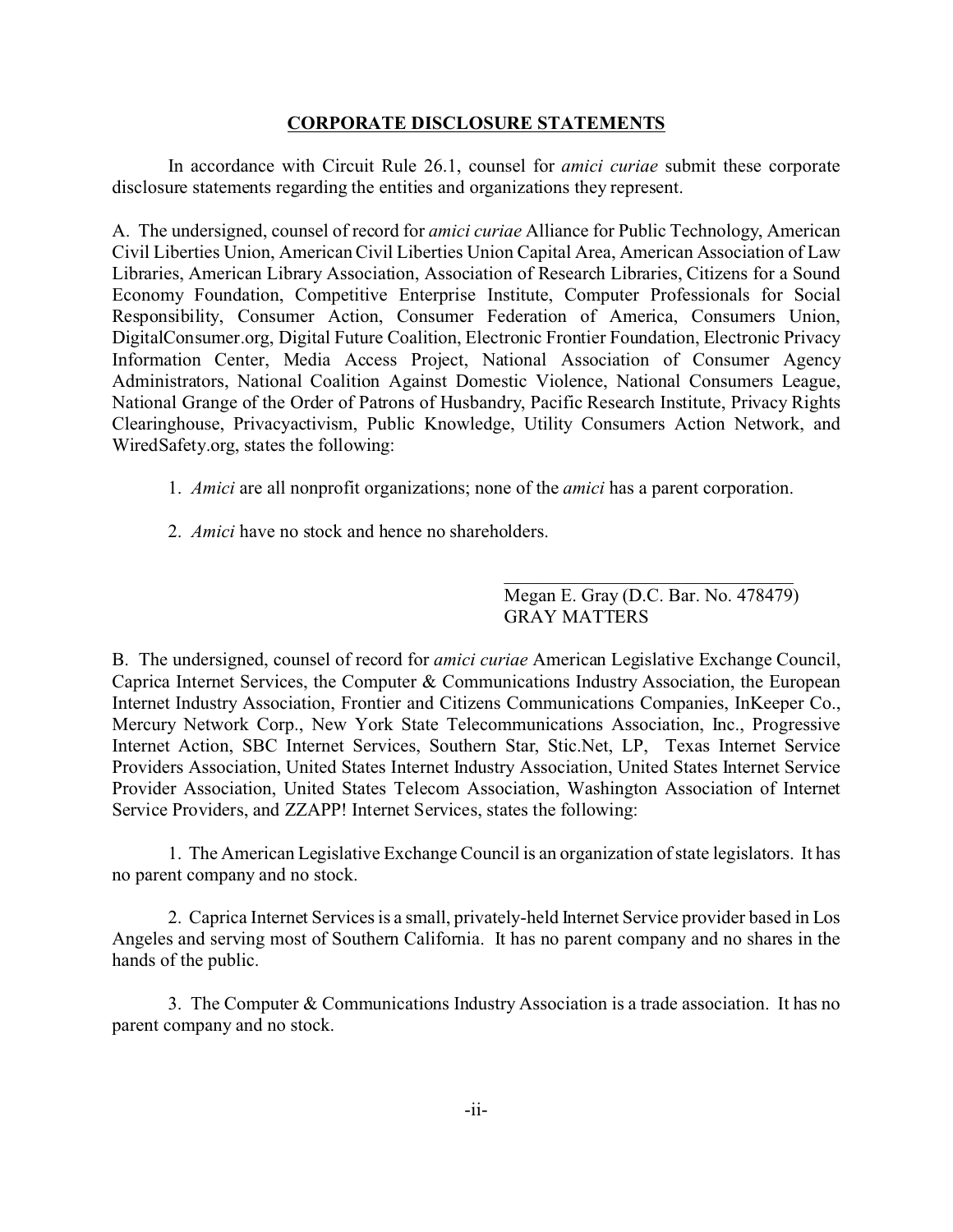4. The European Internet Industry Association is a trade association. It has no parent company and no stock.

5. Frontier and Citizens Communications is publicly traded. It has no corporate parent. FMR Corp. owns more than 10% of its stock.

6. InKeeper Co. has no parent corporation. No publicly held company owns 10% or more of Inkeeper's stock.

7. Mercury Network Corp. is an Internet Service Provider. It has no parent company, and no publicly held company owns 10% or more of its stock.

8. The New York State Telecommunications Association, Inc. is a nonprofit, membershipbased association. It has no parent corporation, no stock and hence no shareholders.

9. Progressive Internet Action (PIA) is wholly owned by Richard R. Jones Communications, a sole proprietorship of Richard R. Jones. No publicly held company owns PIA's stock.

10. SBC Internet Services comprises four regional ISPs. Southwestern Bell Internet Services Inc. is 100%-owned by SBC Telecommunications Inc., which is 100%-owned by SBC Communications Inc., which is publicly traded. Pacific Bell Internet Services Inc. is 100%-owned by Pacific Telesis Inc., which is 100%-owned by SBC Communications Inc., which is publicly traded. Ameritech Interactive Media Services Inc. is 100%-owned by Ameritech Corp., which is 100%-owned by SBC Communications Inc., which is publicly traded. SNET Diversified Group, Inc. is 100%-owned by Southern New England Telecommunications Corp., which is 100%-owned by SBC Communications Inc., which is publicly traded.

11. Southern Star has no parent company. No publicly held company owns 10% or more of Inkeeper's stock.

12. Stic.Net, LP has no parent company. No publicly held company owns 10% or more of Stic.Net, LP stock.

13. Texas Internet Service Providers Association is a trade association. It has no parent corporation and no shares in the hands of the public.

14. The United States Internet Industry Association is a national trade association. It has no parent corporation and no shares in the hands of the public.

15. The United States Internet Service Provider Association is a national trade association. It has no parent corporation and no shares in the hands of the public.

16. The United States Telecom Association is a national trade association. It has no parent corporation and no shares in the hands of the public.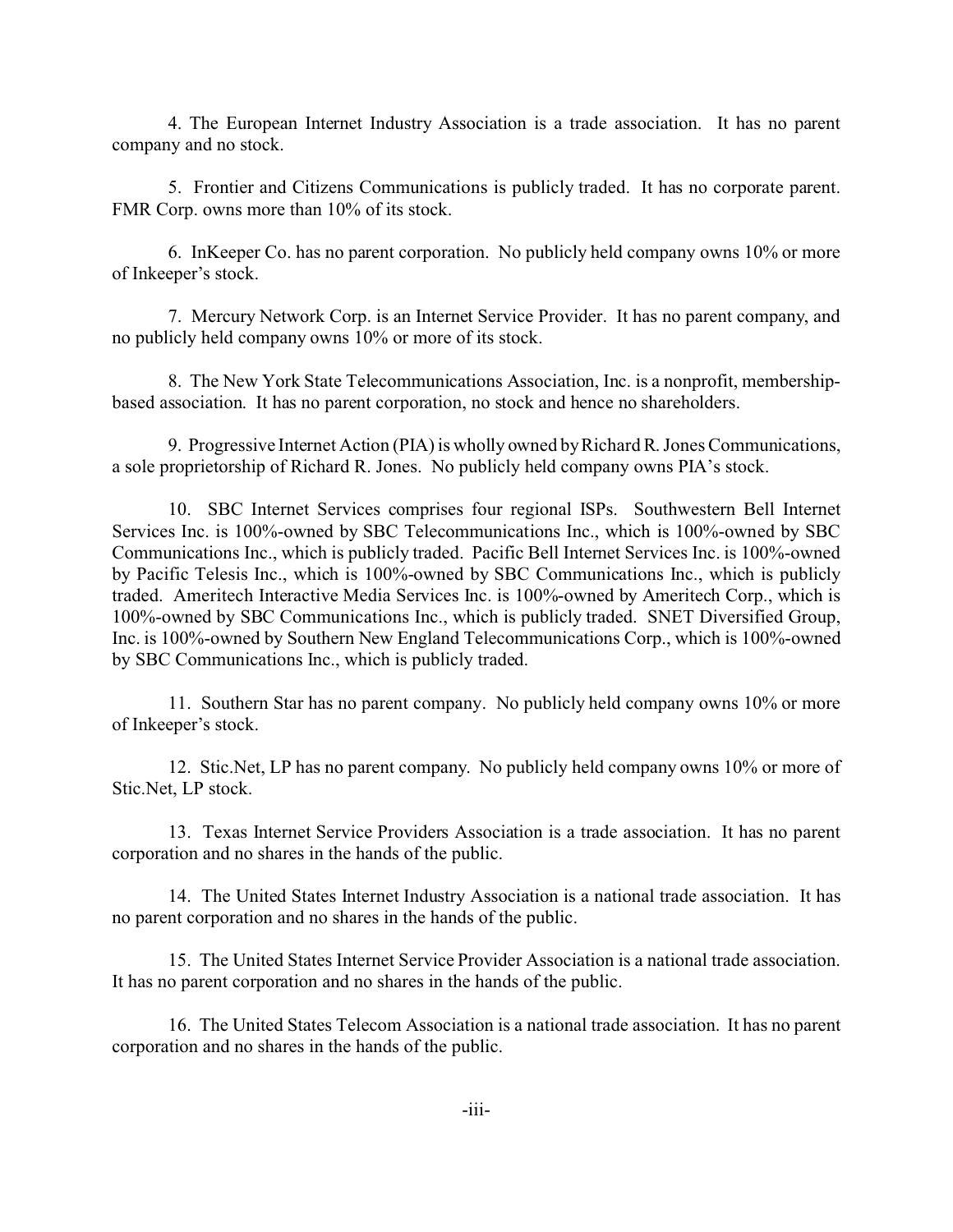17. The Washington Association of Internet Service Providers is a nonprofit trade association, incorporated under the Washington Non-Profit Business Act. It has not parent corporation and no shares in the hands of the public.

18. ZZAPP! Internet Services is a service of Community Educational Services Foundation (CESF), a local 501(c)(3) nonprofit communications and information resource based in Arlington, Virginia. ZZAPP! Internet Services and CESF have no parent corporation and no shareholders.

> Alan Untereiner ROBBINS, RUSSELL, ENGLERT, ORSECK & UNTEREINER LLP

\_\_\_\_\_\_\_\_\_\_\_\_\_\_\_\_\_\_\_\_\_\_\_\_\_\_\_\_\_\_\_\_\_\_\_\_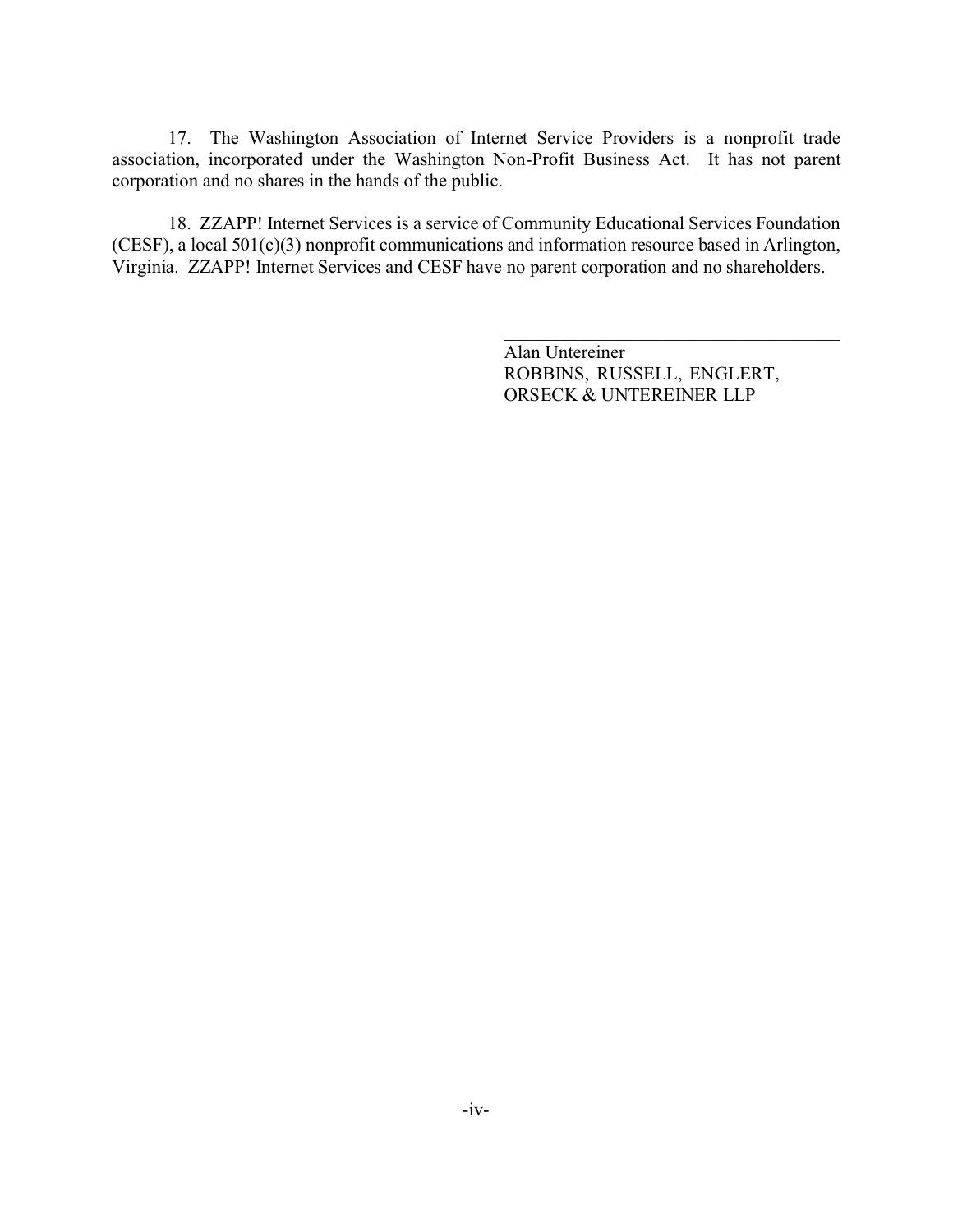# **TABLE OF CONTENTS**

|      |           | CERTIFICATE AS TO PARTIES, RULINGS, AND RELATED CASES IN NOS.                                                                                       |
|------|-----------|-----------------------------------------------------------------------------------------------------------------------------------------------------|
|      |           |                                                                                                                                                     |
|      |           |                                                                                                                                                     |
|      |           |                                                                                                                                                     |
|      |           |                                                                                                                                                     |
|      |           |                                                                                                                                                     |
|      |           |                                                                                                                                                     |
| I.   |           | THE DISTRICT COURT'S FIRST AMENDMENT ANALYSIS WAS FLAWED  4                                                                                         |
| II.  |           |                                                                                                                                                     |
|      | A.        | The Consumer's Interest in Privacy and Anonymous Expression                                                                                         |
|      | <b>B.</b> | The Risk of Erroneous Deprivation and the Value of Additional Safeguards                                                                            |
|      | C.        | The Legitimate Interests of the Government and Copyright Owners Are                                                                                 |
|      | D.        | Because it Fails to Require Notice to Internet Users, an Opportunity for<br>Users to Be Heard, and a Prior Judicial Determination Before a Subpoena |
| III. |           | TO AVOID THE ARTICLE III PROBLEM, THIS COURT SHOULD INTERPRET<br>SECTION 512(h) AS AUTHORIZING A SUBPOENA ONLY IN CONNECTION                        |
|      |           |                                                                                                                                                     |
|      |           | CERTIFICATE OF COMPLIANCE PURSUANT TO FED. R. APP. P. 32(a)(7)(C)  23                                                                               |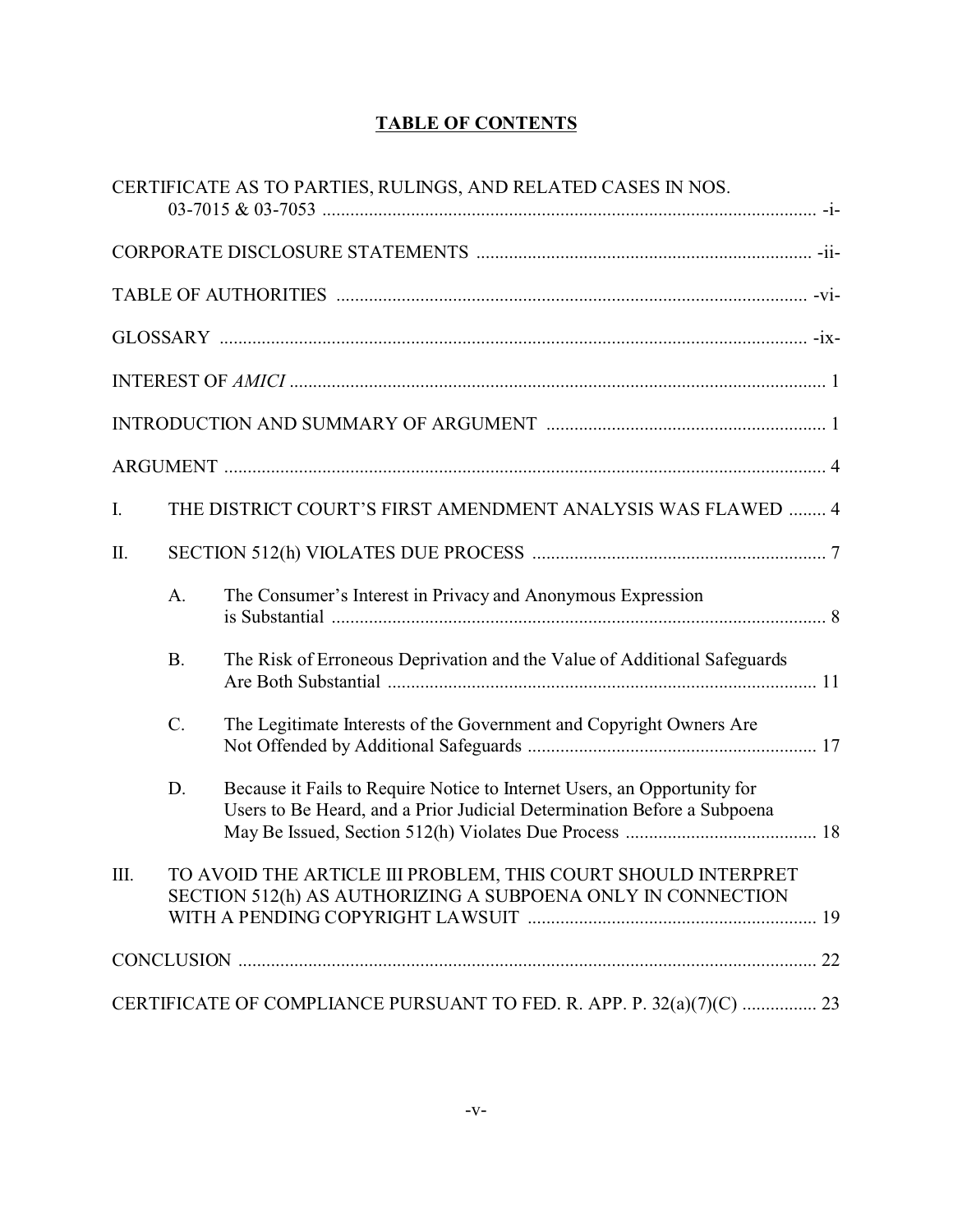# **TABLE OF AUTHORITIES**

| Cases:                                                                        |
|-------------------------------------------------------------------------------|
|                                                                               |
| Arista Records, Inc. v. MP3Board, Inc., No. 00CIV-4660 (SHS),                 |
|                                                                               |
|                                                                               |
|                                                                               |
|                                                                               |
|                                                                               |
|                                                                               |
|                                                                               |
|                                                                               |
| In re Subpoena Duces Tecum to America Online, Inc., 52 Va. Cir. 26 (2000)  10 |
| In re Verizon Internet Services, Inc., No. 03-MS-0040-JDB,                    |
|                                                                               |
|                                                                               |
|                                                                               |
|                                                                               |
|                                                                               |
|                                                                               |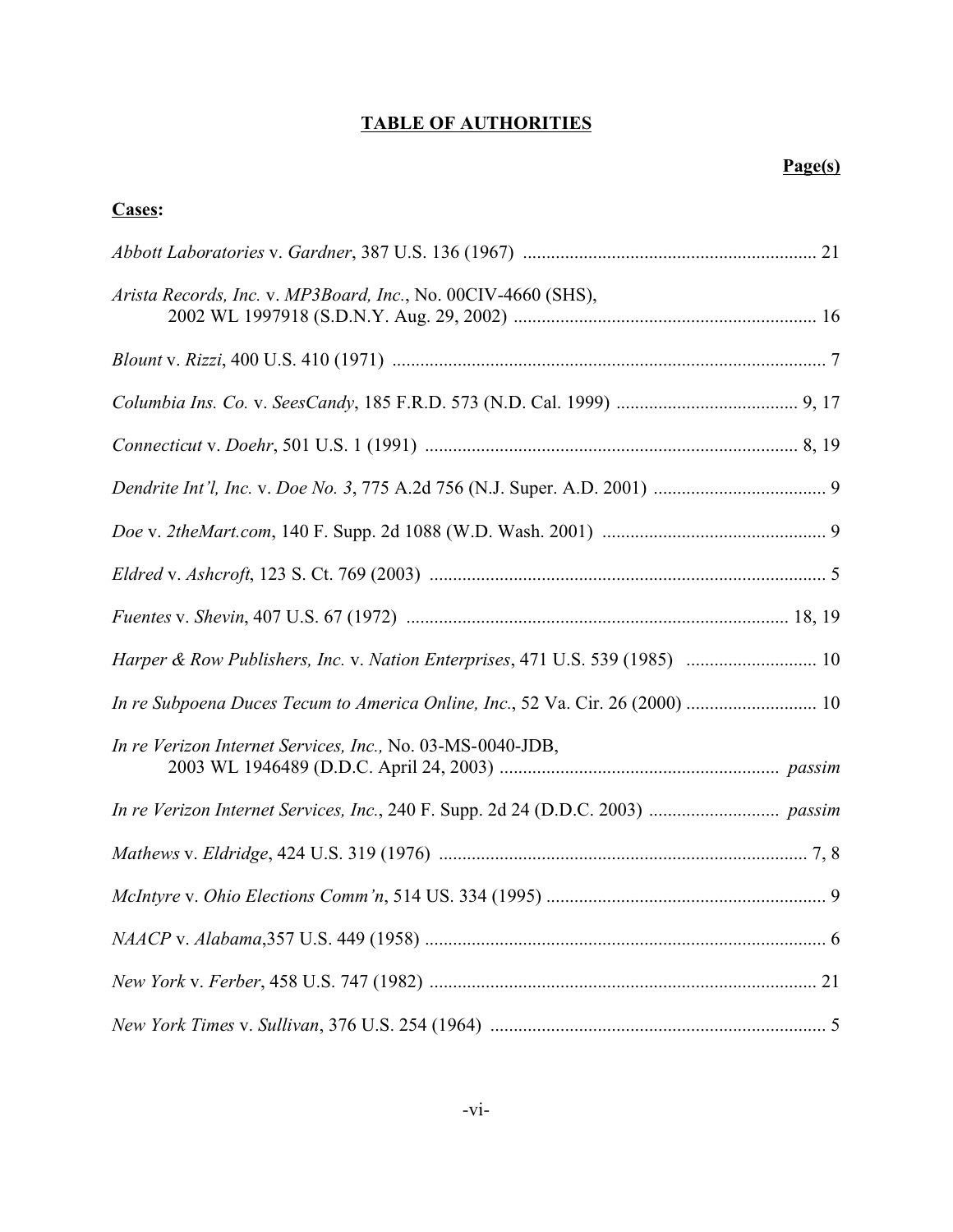| United States v. Various Articles of Obscene Merchandise Schedule No. 1769,        |  |
|------------------------------------------------------------------------------------|--|
| Watchtower Bible & Tract Society v. Village of Stratton, 122 S. Ct. 2080 (2002)  9 |  |

# **Statutes and Rules:**

# Miscellaneous:

| Ahrens, Ranger v. the Movie Pirates, Software is Studios' Latest Weapon in a Growing Battle, |
|----------------------------------------------------------------------------------------------|
|                                                                                              |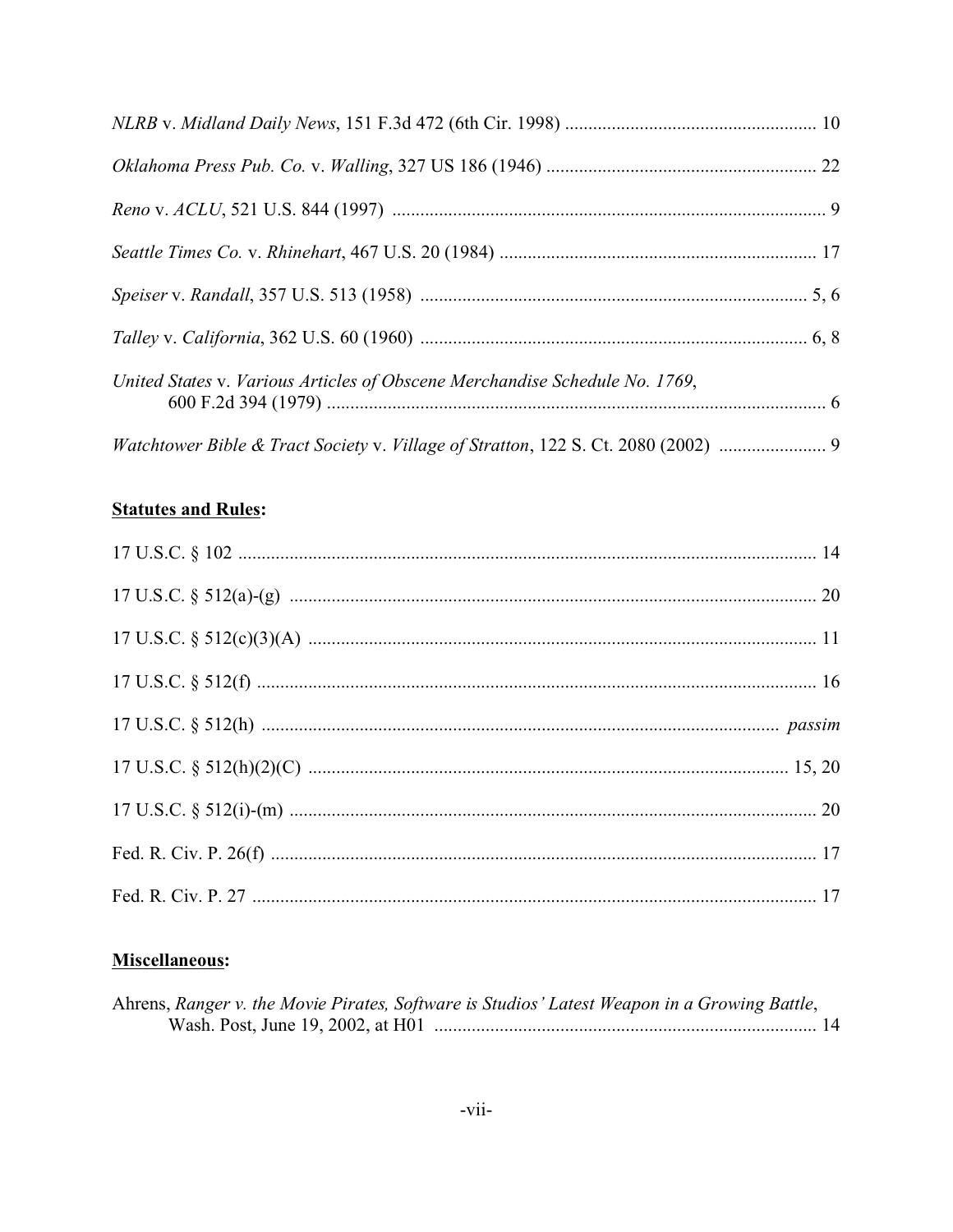| Lidsky, Silencing John Doe: Defamation and Discourse in Cyberspace,                                                                                                                                                                                                     |
|-------------------------------------------------------------------------------------------------------------------------------------------------------------------------------------------------------------------------------------------------------------------------|
| Loney and Hansen, Google Pulls Anti-Scientology Links, News.com, Cnet,                                                                                                                                                                                                  |
| McCullagh, RIAA Admits It Sent Erroneous Letters, CNET News, May 13, 2003,                                                                                                                                                                                              |
| McCullagh, RIAA Apologizes for Threatening Letter, CNET News,                                                                                                                                                                                                           |
| McCullagh, Wal-mart Backs Away from DMCA Claim, CNET News,                                                                                                                                                                                                              |
| The Tiananmen Papers: The Chinese Leadership's Decision to Use Force Against Their<br>Own People – In Their Own Words (anonymous publication by an alleged Chinese<br>General) <http: -="" 158648012x="" detail="" exec="" obidos="" tg="" www.amazon.com=""></http:> 3 |
|                                                                                                                                                                                                                                                                         |
|                                                                                                                                                                                                                                                                         |
|                                                                                                                                                                                                                                                                         |
|                                                                                                                                                                                                                                                                         |
|                                                                                                                                                                                                                                                                         |
| <http: forums="" messageview.cfm?catid="18&amp;threadid=129657" www.fatwallet.com="">  12</http:>                                                                                                                                                                       |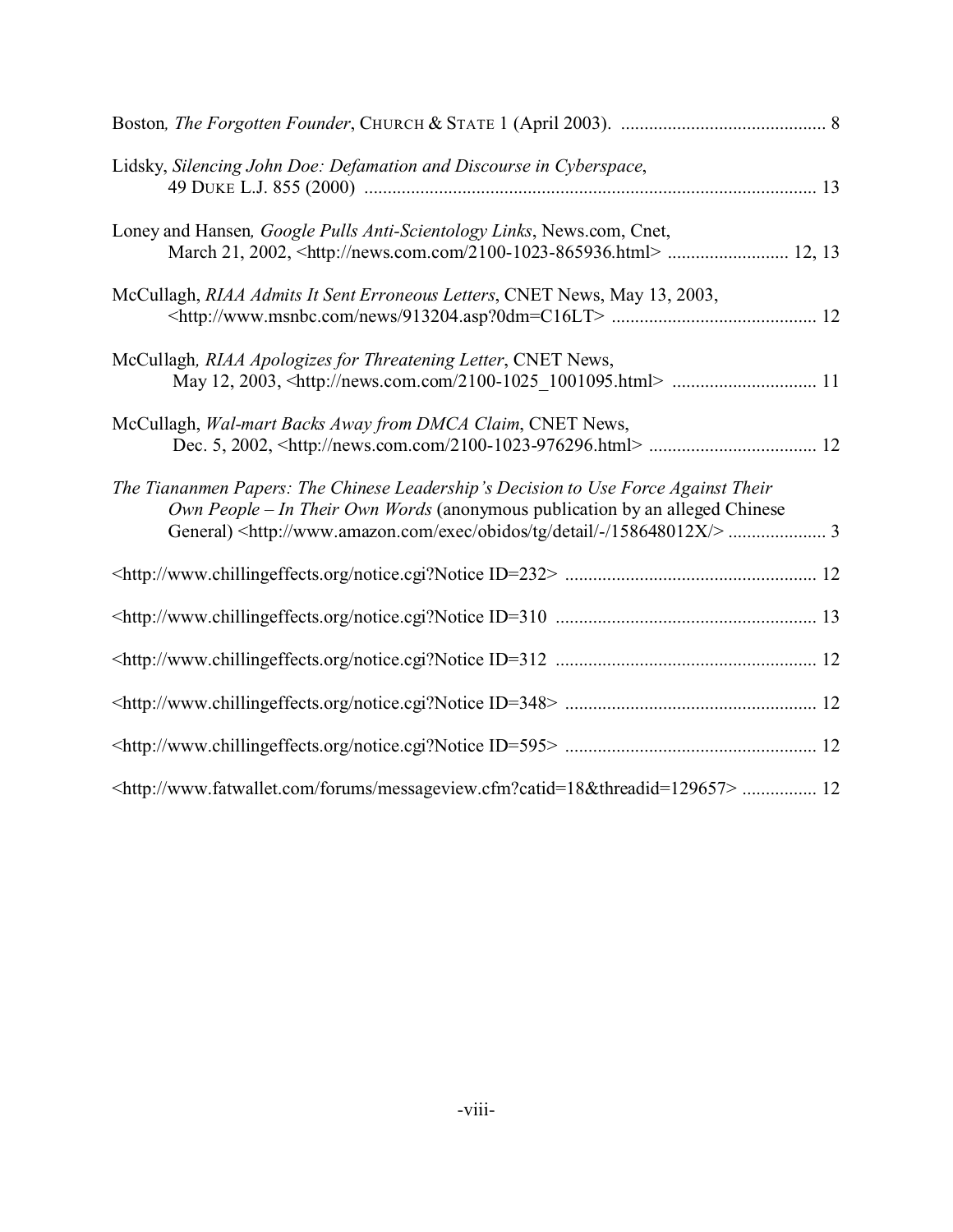#### **GLOSSARY**

### **The Business** *Amici*

This group of *amici* is comprised of the following businesses and business trade associations: Caprica Internet Services, the Computer & Communications Industry Association, the European Internet Industry Association, Frontier and Citizens Communications Companies, InKeeper Co., Mercury Network Corp., New York State Telecommunications Association, Inc., Progressive Internet Action, SBC Internet Services, Southern Star, Stic.Net, LP, Texas Internet Service Providers Association, United States Internet Industry Association, United States Internet Service Provider Association (US ISPA), United States Telecom Association, Washington Association of Internet Service Providers, and ZZAPP! Internet Services

### **The Consumer** *Amici*

This group of *amici* is comprised of the following consumer groups, advocacy organizations, public interest groups, library associations, and civil liberties organizations: Alliance for Public Technology, American Civil Liberties Union, American Civil Liberties Union Capital Area, American Association of Law Libraries, American Library Association, Association of Research Libraries, Citizens for a Sound Economy Foundation, Competitive Enterprise Institute, Computer Professionals for Social Responsibility, Consumer Action, Consumer Federation of America, Consumers Union, DigitalConsumer.org, Digital Future Coalition, Electronic Frontier Foundation, Electronic Privacy Information Center, Media Access Project, National Association of Consumer Agency Administrators, National Coalition Against Domestic Violence, National Consumers League, National Grange of the Order of Patrons of Husbandry, Pacific Research Institute, Privacy Rights Clearinghouse, Privacyactivism, Public Knowledge, Utility Consumers Action Network, and WiredSafety.org.

### **DMCA**

The Digital Millennium Copyright Act, 17 U.S.C. § 512.

#### *First Subpoena Op.*

The district court's decision in *In re Verizon Internet Services, Inc.*, 240 F. Supp. 2d 24 (D.D.C. 2003).

### *Second Subpoena Op.*

The district court's decision in *In re Verizon Internet Services, Inc.*, No. 03-MS-0040-JDB, 2003 WL 1946489 (D.D.C. April 24, 2003).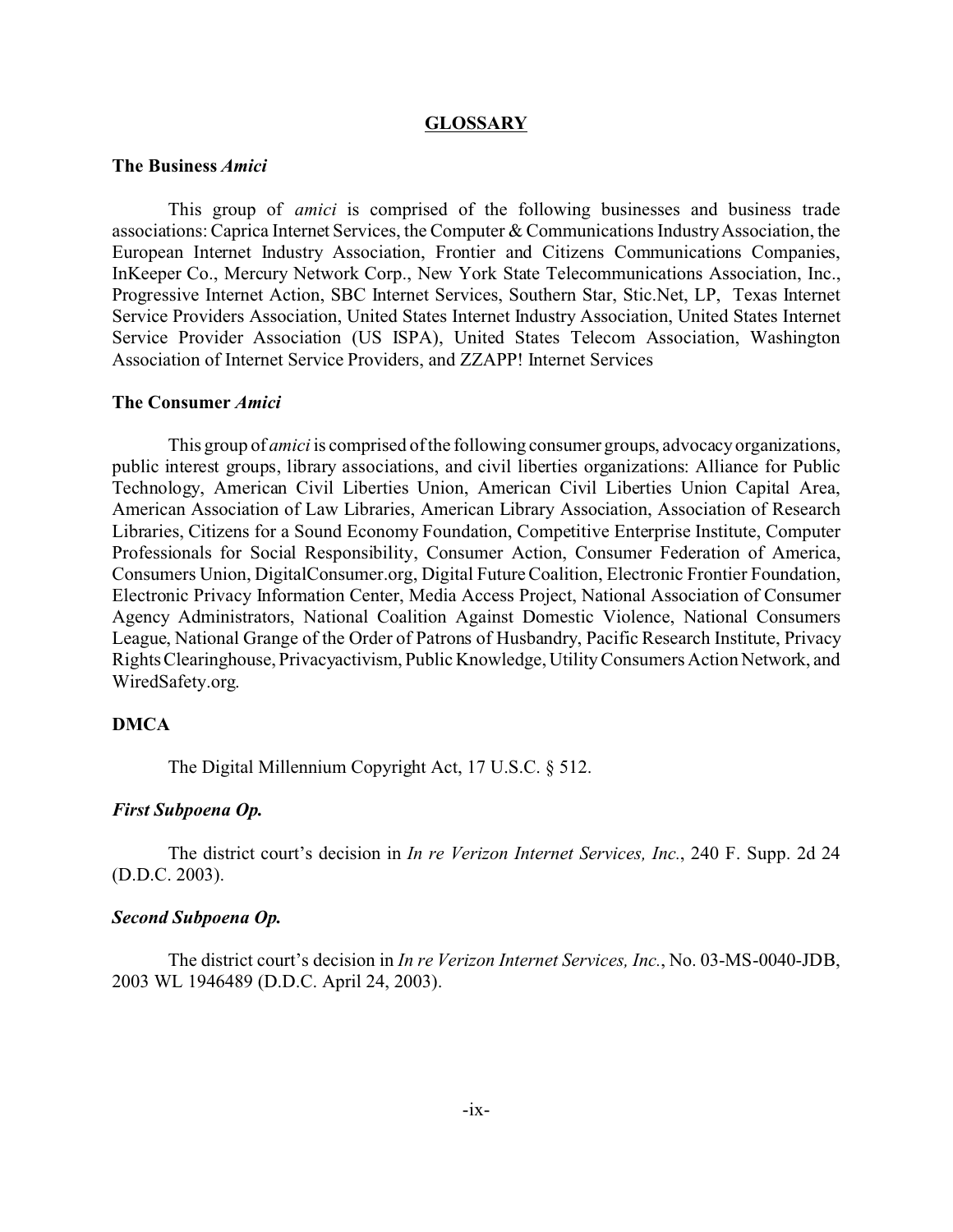### **INTEREST OF** *AMICI*

*Amici* are 45 entities and organizations. Almost all represent either companies that expect to receive a flood of subpoenas under 17 U.S.C. § 512(h), or consumers whose constitutional rights may be jeopardized if the district court's decision is affirmed.<sup>1</sup> Amici received permission to file this brief in this Court's April 16, 2003 Order (amended by its April 29, 2003 Order).

## **INTRODUCTION AND SUMMARY OF ARGUMENT**

Last week, a university department of astronomy nearly had its servers disconnected – and its ability to speak on the Internet cut off – after it received a threatening letter from Appellee Recording Industry Association of America (RIAA) accusing it of copyright infringement. The trigger? The department's website listed a professor with the same last name ("Usher") as a pop artist, and it allowed the download of a whimsical amateur song about gamma rays (performed *a capella* by some astronomers) that was closer to celestial charts than to anything on Billboard's Top 20.<sup>2</sup> Although the RIAA has apologized for its error, and several dozen more like it, if the lower court's decision is permitted to stand there is no telling how many future errors will result in clerkstamped subpoenas forcing the improper disclosure of individual identities.

At stake in this litigation is whether fundamental First Amendment anonymity and privacy rights can be trampled with an unreviewed subpoena that is issued based on hastily generated paperwork and rests merely on a "good faith" allegation of copyright infringement. As interpreted

<sup>&</sup>lt;sup>1</sup> *Amici* are listed on the cover of this brief (and were described in detail in *amici*'s joint motion for leave to file separate briefs). By joining this brief, *amicus* Consumers Union (CU), the independent, not-for-profit publisher of *Consumer Reports*, in no way endorses any product or service made, sold, or distributed by any party or *amicus* in this action. CU's participation is based on its deep concern for the privacy and First Amendment interests posed by this case. *Amicus* American Legislative Exchange Council is an organization of state legislatures, and as such it has a strong interest in ensuring that the rights of Internet users are protected. Although it is a member of *amicus* US ISPA, AOL Time Warner did not join in this brief.

<sup>2</sup> See notes 8-9, *infra*, and accompanying text.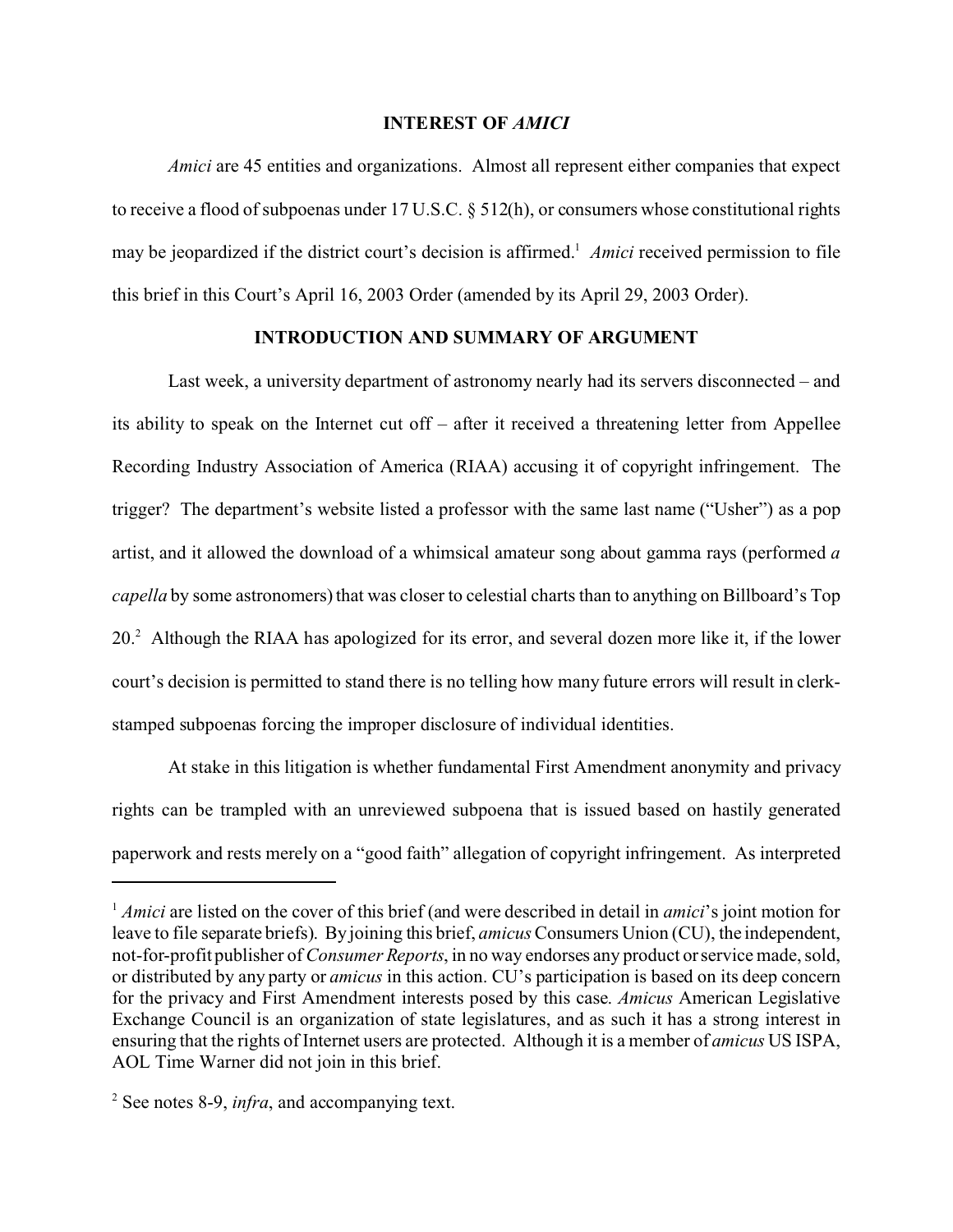by the court below, 17 U.S.C. § 512(h) empowers anyone alleging "unauthorized" use of a copyrighted work to obtain from a district court clerk a judicial subpoena demanding the name, address, telephone number, and other identifying information of any Internet user. That subpoena issues with no judicial oversight, no ongoing or even anticipated litigation, and no required notice to the person whose identity is to be disclosed. No clerk, much less a judge, evaluates the substance or veracity of the assertions; if the paperwork is submitted in order, the clerk signs the subpoena for delivery to an Internet Service Provider (ISP). These minimal steps automatically shift the burden to the ISP who receives the subpoena (and, if the ISP gives notice to its customer, perhaps to the customer herself) to take steps to protect the customer's anonymity – all in a severely truncated time frame and generally in a jurisdiction other than the customer's home. Thus once paperwork is filed claiming that a speaker has "exceeded the authority" granted in a copyrighted work, that speaker's privacy and anonymity rights effectively vanish.

Although it drew comfort from the fact that the Internet speakers whose identity is being sought in *these* proceedings appear to have engaged in large-scale infringement activities, the district court failed to grasp that this case is not merely about actual copyright infringement – unless one assumes that no one who invokes Section 512(h) will ever be wrong, malicious, or lazy. Procedural protections, whether in the criminal or civil context, serve not to protect the guilty, but to ensure that the innocent are not wrongfully ensnared in a net that was not intended for them. Where, as here, a law threatens to harm speech and associational rights protected by the First Amendment, the need for adequate procedural safeguards is greatly magnified.

As the district court recognized, the "Supreme Court has recognized a right of anonymity within the First Amendment." *Second Subpoena Op.*, 2003 WL 1946489, at \*11. It is well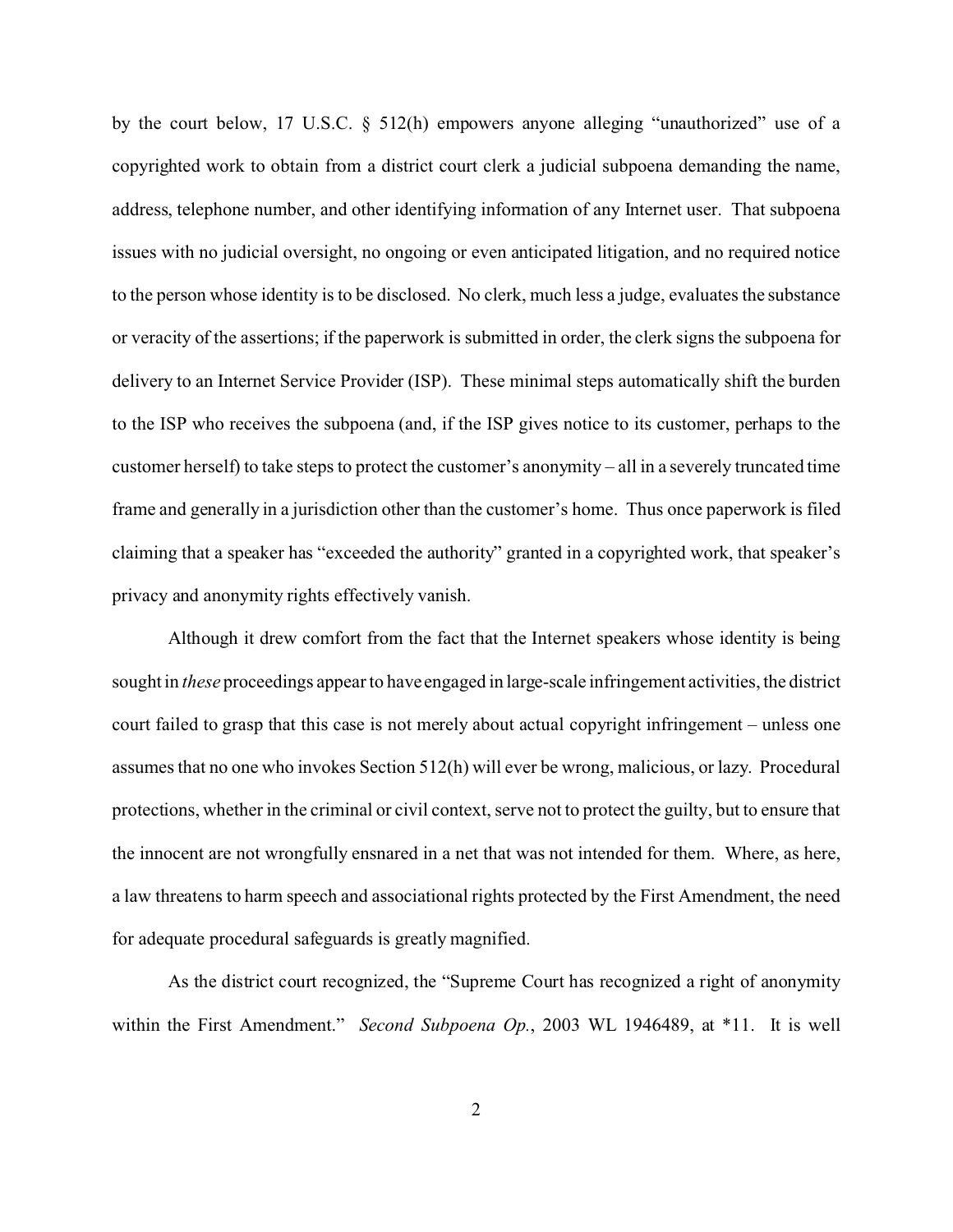established that the First Amendment fully protects the rights of the anonymous publisher of a whistleblower report, an essay on a politically sensitive topic,<sup>3</sup> or a parody of a famous song – all of which are capable of being traded on peer-to-peer systems. The privacy interest of Internet users is equally obvious. At the same time, of course, neither the First Amendment nor privacy interests shield the identities of publishers of material that has been *shown* to be libelous, contain threats or obscenity, misappropriate trade secrets, or infringe copyrights. Nobody is arguing for such a shield.

At bottom, this case asks whether the constitutional and privacy safeguards that must be applied before any other legal claim is used to breach the anonymity of an online speaker must *also* be applied when the allegation involved is copyright infringement (and that allegation is made outside the context of actual or even anticipated litigation). *Amici* ask the Court to look beyond what has happened in this case, to what will happen *as a result of this case*. In this instance, which the district court acknowledged was "a test case" hand-picked by the recording industry (*First Subpoena Op.*, 240 F. Supp. 2d at 26), Verizon stood up for its subscribers and obtained both judicial oversight and extended time periods within which to challenge the subpoena authority, but that is not likely to recur.<sup>4</sup>

<sup>3</sup> See, *e.g.*, *The Tiananmen Papers: The Chinese Leadership's Decision to Use Force Against Their Own People – In Their Own Words* (anonymous publication by an alleged Chinese General) <http://www.amazon.com/exec/obidos/tg/detail/-/158648012X/>.

<sup>&</sup>lt;sup>4</sup> In the lower court, RIAA has now filed a motion seeking to extract more than \$300,000 in attorneys' fees and costs from Verizon for defending its customers' rights in these cases of first impression. The message to other smaller ISPs – not to mention individual Internet users – who might wish to object to improper Section 512(h) subpoenas in the future is unmistakable.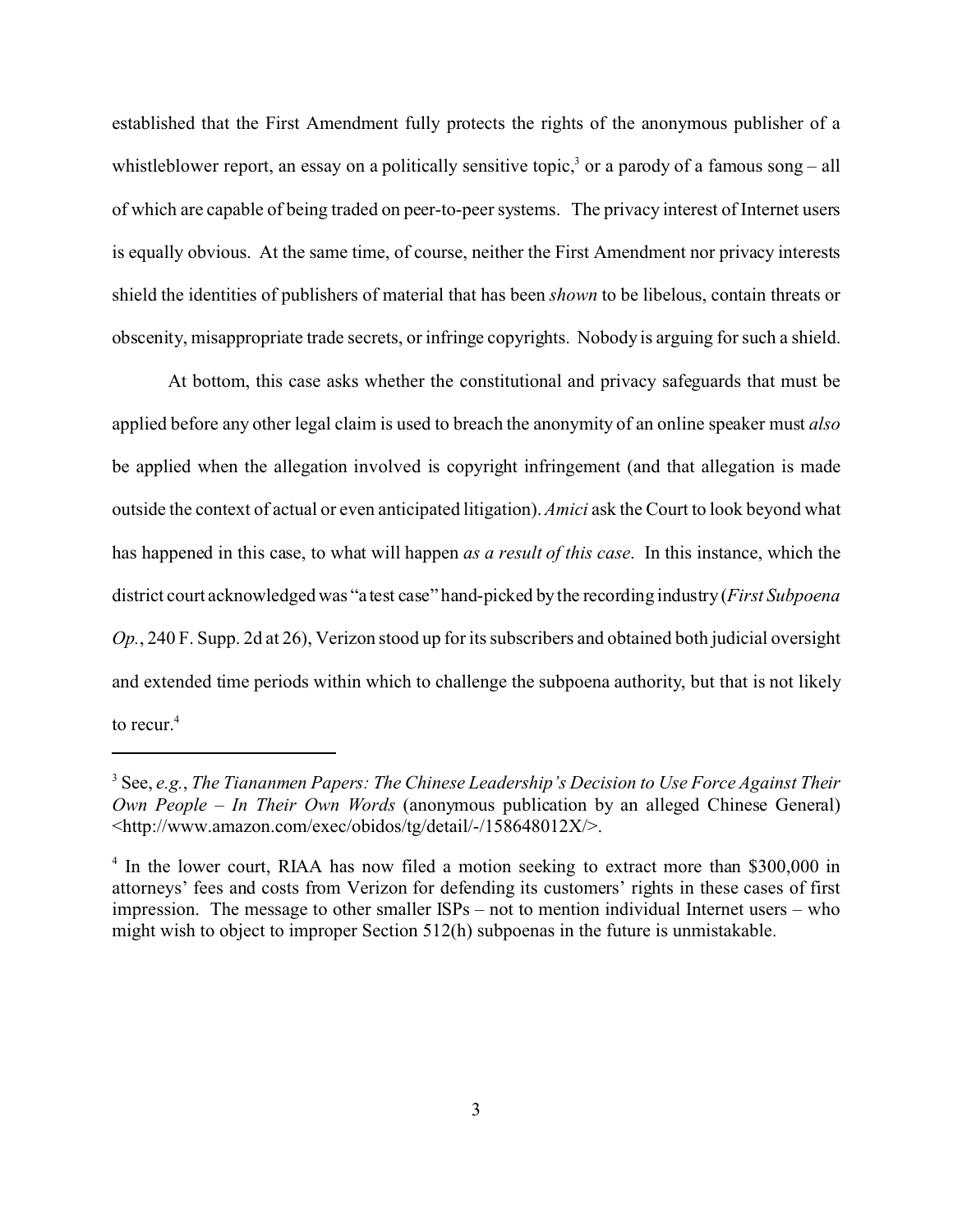This Court should hold that Section 512(h) is unconstitutional. Article III, First Amendment, and due process considerations give independent bases for such a holding.<sup>5</sup> Alternatively, to avoid the Article III problem raised by applying Section 512(h) in the absence of any actual case or controversy, this Court should interpret the provision as authorizing subpoenas *only* in the course of a pending copyright action.

#### **ARGUMENT**

## **I. THE DISTRICT COURT'S FIRST AMENDMENT ANALYSIS WAS FLAWED**

As the district court acknowledged, 17 U.S.C. § 512(h) triggers First Amendment scrutiny because it implicates the right to anonymous speech. *Second Subpoena Op.*, 2003 WL 1946489, at \*12 ("[a]n individual's anonymity may be important for encouraging the type of expression protected by the First Amendment"). Moreover, the district court agreed that the Internet "provide[s] an unprecedented electronic megaphone for the expression of ideas and an unparalleled opportunity for a national – even international – town square for expression." *First Subpoena Op.*, 240 F. Supp. 2d at 43. Despite those auspicious beginnings, the court ultimately concluded that Section 512(h) presents no serious First Amendment concerns.

Each step in the district court's logic was flawed. To begin with, there is no basis for the assumption animating its entire First Amendment analysis: That because "*alleged* copyright infringement" is the expression targeted by a Section 512(h) subpoena, the First Amendment offers "minimal" protection. *Second Subpoena Op.*, 2003 WL 1946489, at \*12. *Proven* infringement of copyrights is not protected by the First Amendment, but *allegations* of copyright infringement are

<sup>&</sup>lt;sup>5</sup> *Amici* agree with Verizon that Section 512(h), as applied in a case such as this where no copyright litigation is pending, violates Article III because there is no "case or controversy."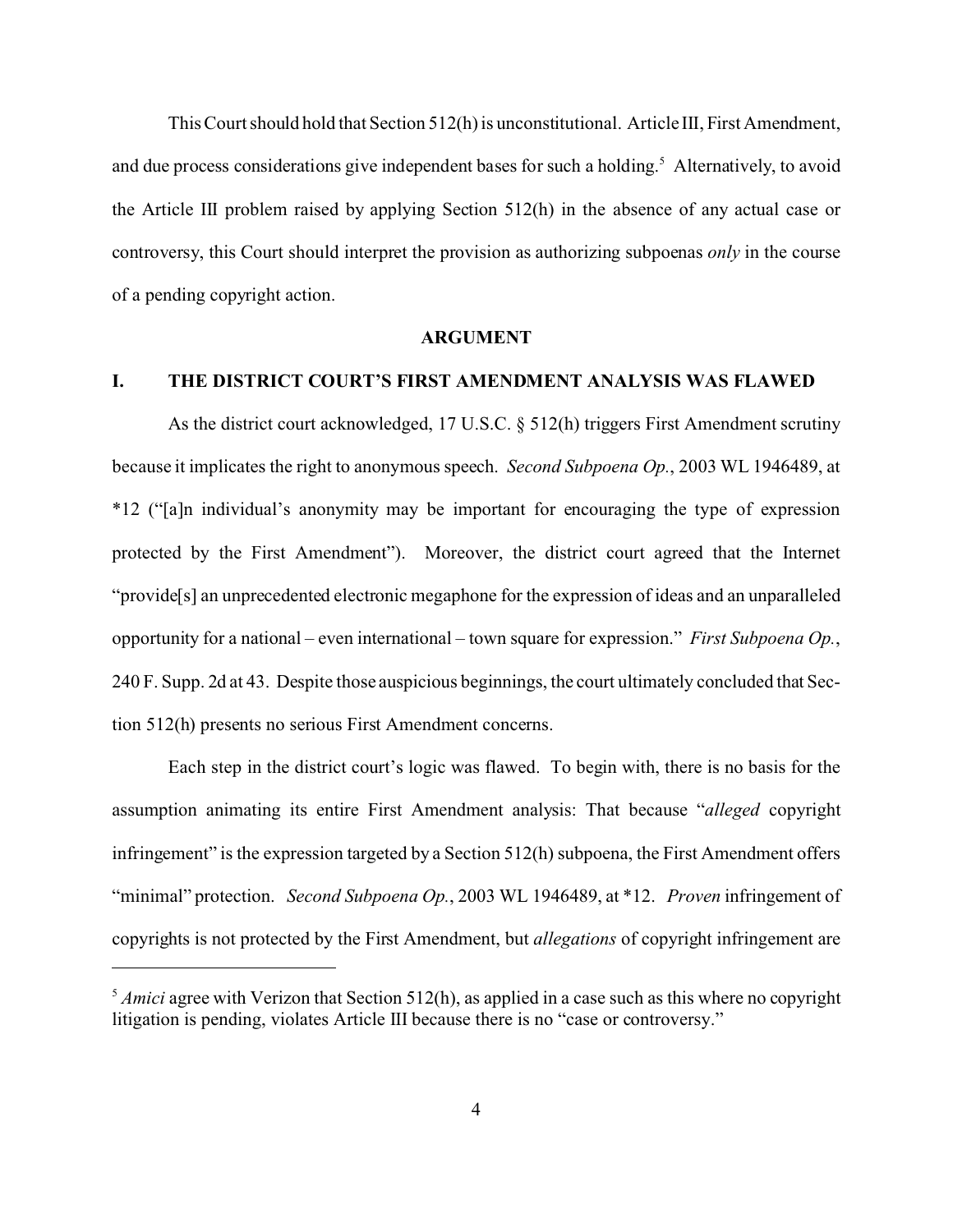inherently no more reliable than allegations of obscenity, defamation, or other types of unprotected speech. More fundamentally, copyright law, by its nature, *necessarily* implicates core First Amendment issues because it imposes significant restrictions directly on public debate and the expression of ideas. For that reason, copyright law has "built-in First Amendment accommodations" including the fair use doctrine and the idea/expression distinction. *Eldred* v. *Ashcroft*, 123 S. Ct. 769, 788 (2003). These and other limitations on copyright protections require case-by-case determinations based on the require careful review of such complex and subtle factors as the amount of the work used and the effect on the market for a work. Yet, because a Section 512(h) subpoena issues without any judicial oversight, it is entirely possible that the "allegation" of copyright infringement will be made in a case where a court would find that the challenged expression involved a fair use, an uncopyrightable idea or fact, or materials in the public domain. Given that the First Amendment imposes *substantive* limitations on copyright law, it makes no sense to say that those limits may be disregarded merely because someone has "alleged" a copyright violation.

Moreover, history is full of attempts to burden, chill, or censor speech masquerading as claims that the speech itself is "unprotected." See, *e.g*., *New York Times* v. *Sullivan*, 376 U.S. 254 (1964) (claimed defamation). Faced with such claims, the courts have insisted on careful procedural safeguards and judicial oversight. The Supreme Court long ago counseled:

As cases decided in this Court have abundantly demonstrated, the line between speech unconditionally guaranteed and speech which may legitimately be regulated, suppressed, or punished is finely drawn. The separation of legitimate from illegitimate speech calls for more sensitive tools \* \* \*.

*Speiser* v. *Randall*, 357 U.S. 513, 525 (1958) (citations omitted). In *Speiser*, the Court struck down a California statute that required veterans seeking a tax exemption to sign a loyalty oath and prove that they had not advocated the overthrow of the government. "The vice of the present procedure,"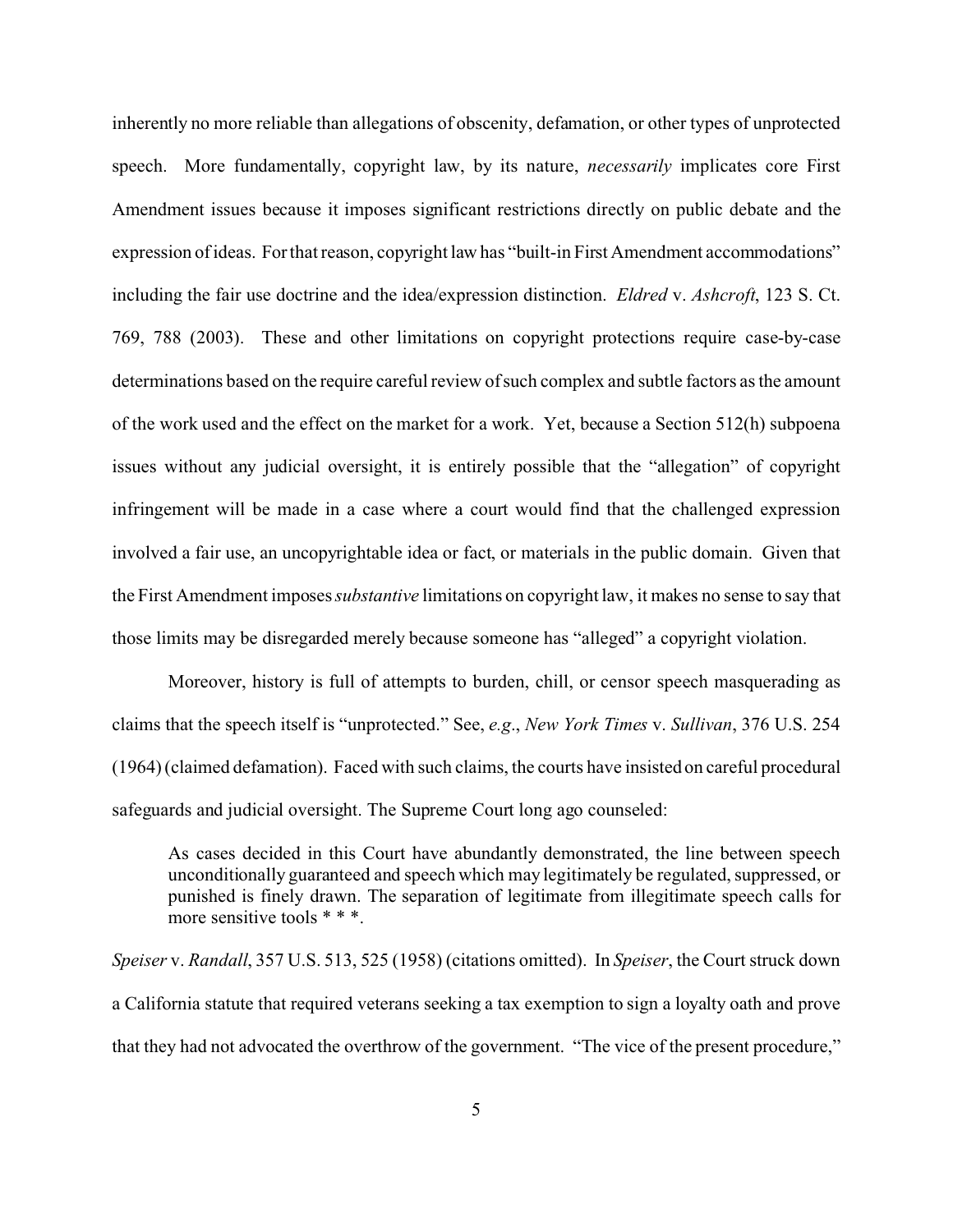the Court explained, "is that, where particular speech falls close to the line separating the lawful and the unlawful, the possibility of mistaken factfinding – inherent in all litigation – will create the danger that the legitimate utterance will be penalized." *Id.* at 526. Upon the same reasoning, the Second Circuit held in *United States* v. *Various Articles of Obscene Merchandise, Schedule No. 1769,* 600 F.2d 394, 398-400 (1979), that default judgments are improper in forfeiture cases involving allegedly obscene materials.

The mere *allegation* of unlawful behavior by a private party has *never* sufficed to abrogate the First Amendment rights of speakers and should not suffice to eliminate the privacy rights of ordinary Americans. The district court's contrary determination is unsupported by any authority and a dangerous departure from settled practice.

Equally incorrect was the district court's suggestion that the statute "does not directly impact" political speech and other speech entitled to First Amendment protection. *Second Subpoena Op.*, 2003 WL 1946489, at \*12. Section 512(h)'s disclosure requirement will silence those whose identities are disclosed *and* chill the speech of others who fear disclosure even though they are engaging in wholly protected speech and association. See *Talley* v. *California*, 362 U.S. 60, 64 (1960) ("There can be no doubt that such an identification requirement would tend to restrict freedom to distribute information and thereby freedom of expression."); *NAACP* v. *Alabama*, 357 U.S. 449, 462 (1958) (compelled disclosure of affiliation with advocacy group may have same effect as direct ban).

The district court also erred in blessing the supposed procedural safeguards associated with Section 512(h) as adequate to protect the speech and associational rights of Internet users. *Second Subpoena Op.*, 2003 WL 1946489, at \*13. As we explain below in discussing the due process issue,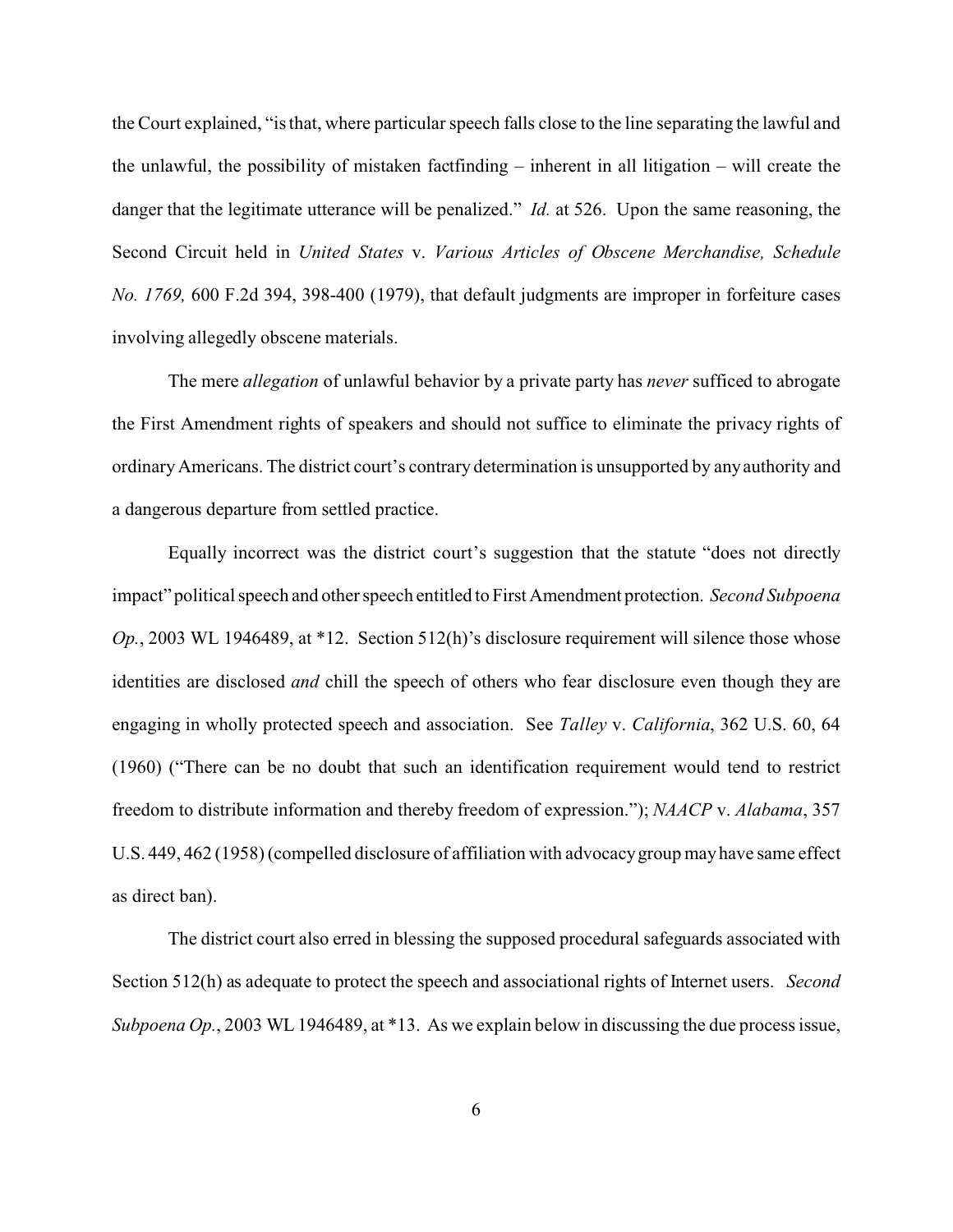those "safeguards" are illusory; errors *will* routinely occur and the subpoena authority *will* be misused. And the district court was wrong to say that the principles animating *Blount* v. *Rizzi*, 400 U.S. 410 (1971), have no application outside "the obscenity realm." *Second Subpoena Op.*, 2003 WL 1946489, at \*13. That proposition is refuted by *Speiser*, which recognized the same fundamental need for procedural protections in the context of a tax exemption.

Finally, the district court was wrong to reject Verizon's overbreadth challenge. Although it acknowledged that the "scope of § 512(h) may impact some protected expression and association," the court brushed this concern aside on the ground that it was a "a policy argument" and there was no "evidence" that Section 512 was having such an effect or was being misused by cyberstalkers (or others acting without a legitimate concern for copyright infringement). *Second Subpoena Op.*, 2003 WL 1946489, at \*15-16. The court seriously underestimated the dangers posed by the misuse (and erroneous use) of Section 512(h) subpoenas. As we explain below in discussing the due process issue, those dangers are very real.

### **II. SECTION 512(h) VIOLATES DUE PROCESS**

The Due Process Clause of the Fifth Amendment requires adequate procedural safeguards before individuals may be deprived of their protected interests in liberty or property. See, *e.g.*, *Mathews* v. *Eldridge*, 424 U.S. 319, 335 (1976). To identify the minimum procedural protections required, courts examine (a) the private interest that will be affected by official action; (b) the risk of erroneous deprivation of such interest through the procedures used, and the probable value, if any, of additional safeguards; and (c) the government's interest. *Ibid*. When a due process challenge targets a statute that "ordinarily appl[ies] to disputes between private parties," courts also examine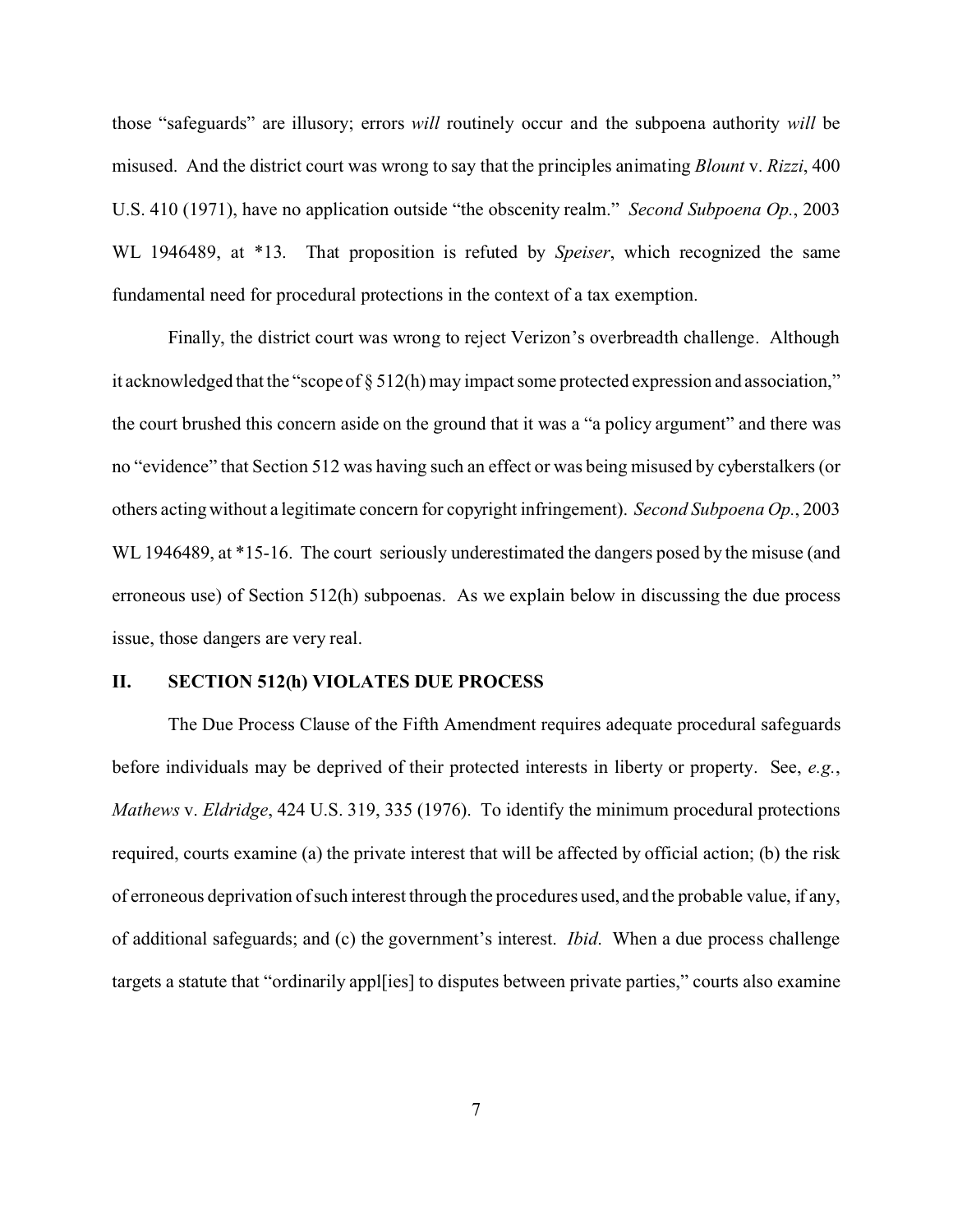the interest of the private party who seeks to bring about the deprivation. *Connecticut* v. *Doehr*, 501 U.S. 1, 10 (1991).

Judged by those standards, Section 512(h) plainly violates the due process rights of Internet users. In *Connecticut* v. *Doehr*, the Court invalidated a Connecticut statute that authorized prejudgment attachment of real estate based solely on the submission of an affidavit to a state court and without any showing of extraordinary circumstances. The Court ruled that the statute violated due process because it permitted attachment without affording the property owner prior notice and an opportunity for a hearing. The *ex parte* attachment proceeding at issue in *Doehr*, moreover, at least required the approval of a judicial officer based on a probable-cause determination. Section 512(h), by contrast, gives a private party the right to extinguish a liberty interest without any intervention of a federal judge, based solely on the submission to the *court clerk* of certain conclusory statements. The substantial due process concerns raised by this scheme should be obvious in light of *Doehr*. Whatever doubt exists on this score is dispelled by examination of the *Mathews* factors.

#### **A. The Consumer's Interest in Privacy and Anonymous Expression is Substantial**

The private interests that will be affected by this ruling are the First Amendment right to anonymous speech, the right to association, and the privacy rights of Internet users. The political and legal significance of anonymous speech is older than the Republic. See generally *Talley* v. *California*, 362 U.S. 60, 64-65 (1960). Anonymity protected the authors of *The Federalist* and of colonialist tracts critical of the British in 1643. *Ibid*.; Boston*, The Forgotten Founder*, CHURCH & STATE 1 (April 2003).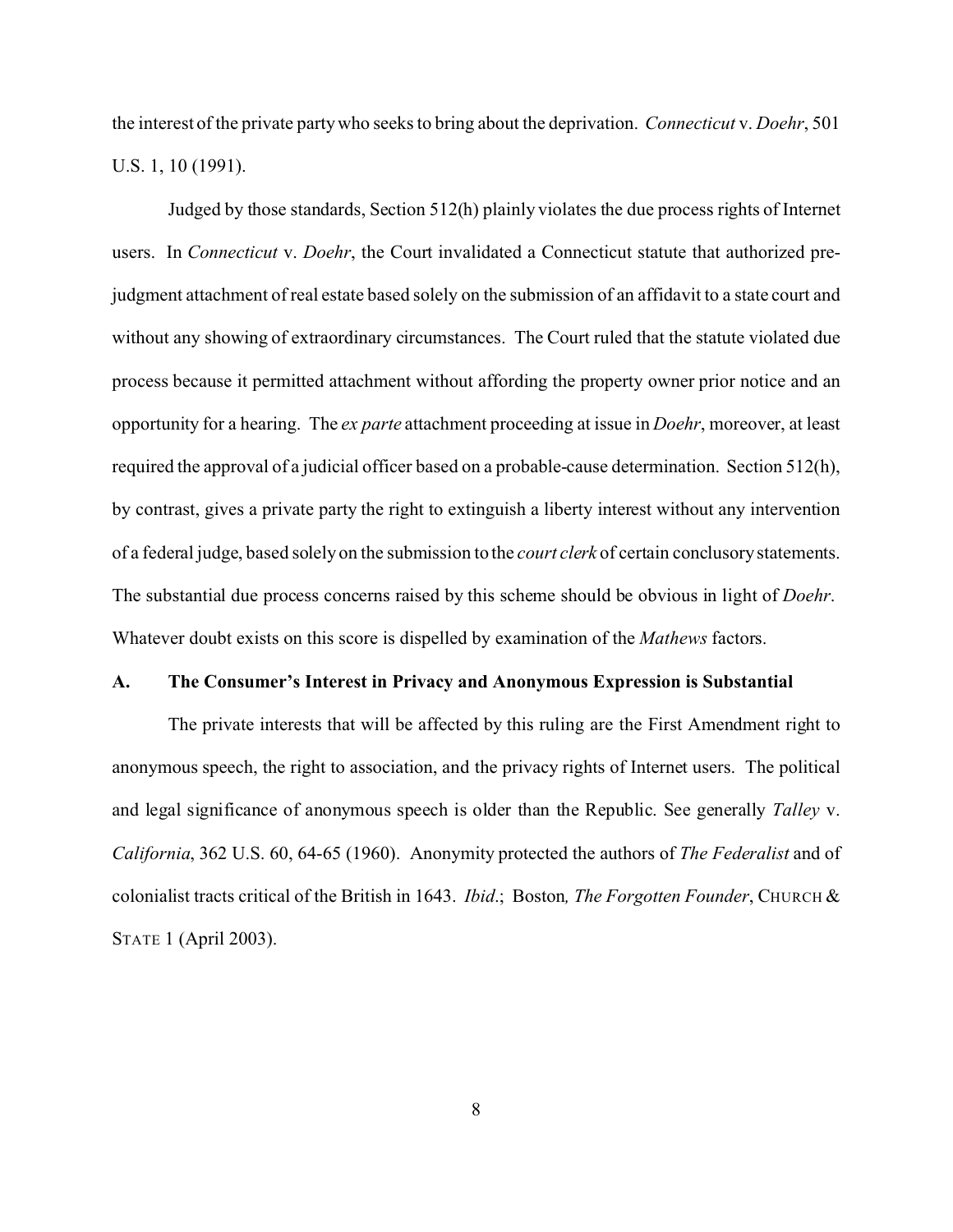Anonymity is no less important today.<sup>6</sup> The Internet has expanded individual opportunities for public communication and multiplied the situations in which individuals, and society, will benefit from anonymity. The Internet opens up vast democratic fora, in which anyone can become "a pamphleteer" or "a town crier with a voice that resonates farther than it could from any soapbox." *Reno* v. *ACLU*, 521 U.S. 844, 867, 870 (1997). Unsurprisingly, a growing number of cases have recognized the importance of anonymity and pseudonymity in this setting. In *Columbia Ins. Co.* v. *SeesCandy*, 185 F.R.D. 573 (N.D. Cal. 1999), the court considered a pre-service subpoena seeking the identity of an alleged trademark infringer. Holding that a hearing was required at which certain standards of proof must be satisfied, the court explained:

This ability to speak one's mind without the burden of the other party knowing all the facts about one's identity can foster open communication and robust debate. Furthermore, it permits persons to obtain information relevant to a sensitive or intimate condition without fear of embarrassment. People who have committed no wrong should be able to participate online without fear that someone who wishes to harass or embarrass them can file a frivolous lawsuit and thereby gain the power of the court's order to discover their identity. Thus some limiting principles should apply to the determination of whether discovery to uncover the identity of a defendant is warranted.

*Id.* at 578. Another court, in evaluating a subpoena seeking the identity of speakers accused of stock manipulation, observed: "If Internet users could be stripped of \* \* \* anonymity by a civil subpoena enforced under liberal rules of civil discovery, this would have a significant chilling effect on Internet communications and thus on basic First Amendment Rights." *Doe* v. *2theMart.com*, 140

F. Supp. 2d 1088, 1093 (W.D. Wash. 2001).

Similar care has been shown when defamation, breach of contract, trade secret violations, and discrimination have been alleged. *Dendrite Int'l, Inc*. v. *Doe No. 3*, 775 A.2d 756 (N.J. Super.

<sup>6</sup> See, *e.g.*, *Watchtower Bible & Tract Society* v. *Village of Stratton,* 122 S. Ct. 2080, 2089 (2002); *McIntyre* v. *Ohio Elections Comm'n,* 514 U.S. 334, 357 (1995).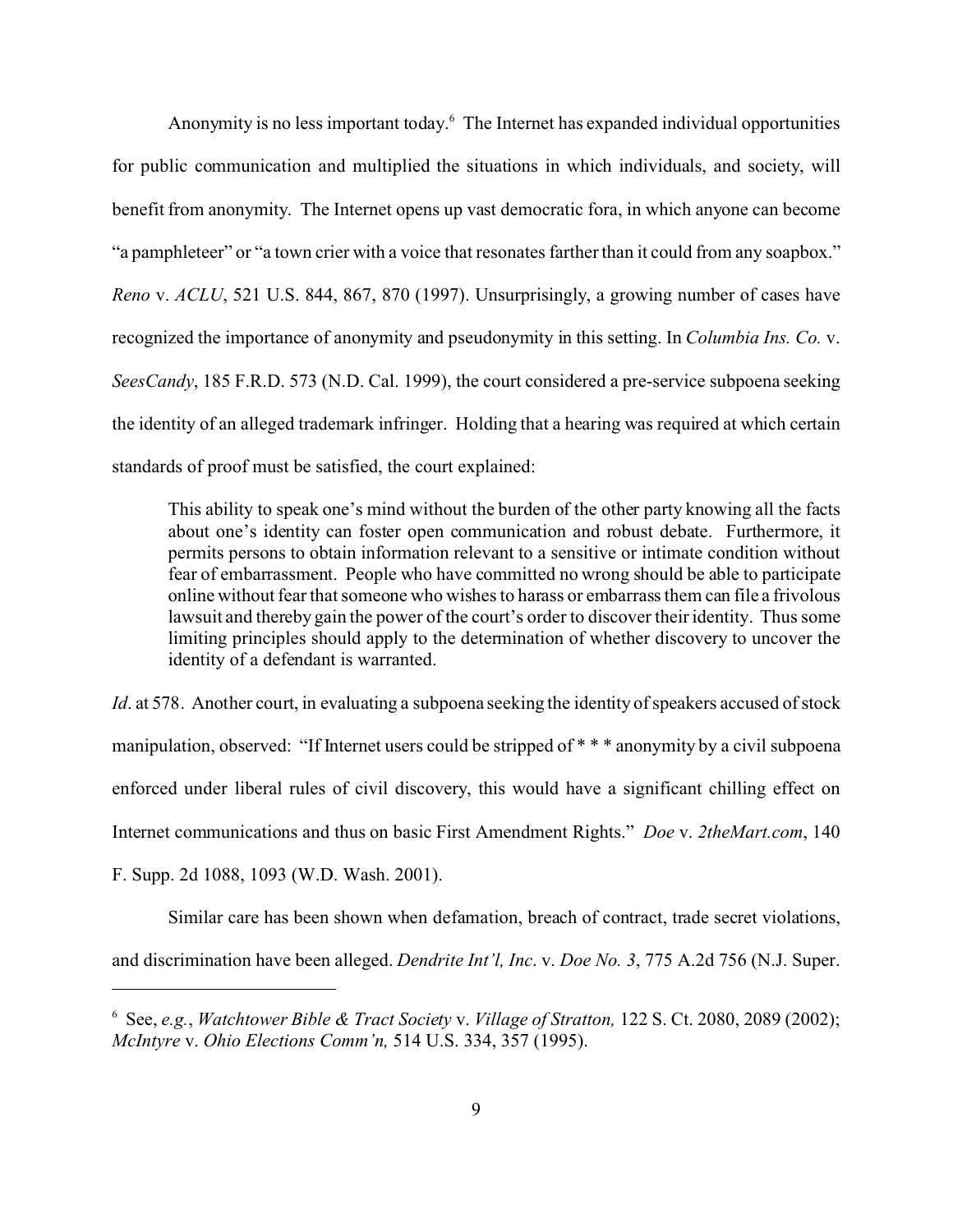A.D. 2001) (defamation and trade secret violations); *In re Subpoena Duces Tecum to America Online, Inc.*, 52 Va. Cir. 26 (2000) (defamation; breach of contract by revealing confidential business information), rev'd on other grounds, 261 Va. 350 (2001); *NLRB* v. *Midland Daily News*, 151 F.3d 472 (6th Cir. 1998) (discrimination). In each instance, the plaintiff had clearly *alleged* a violation of the law; yet in each the court recognized its duty to evaluate the claims before allowing the identity of the speaker to be revealed.<sup>7</sup>

The district court here acknowledged the importance of anonymity online but mistakenly asserted that this right applies chiefly to what it termed "core political speech." *Second Subpoena Op.*, 2003 WL 1946489, at \*12. Nothing in the caselaw protecting anonymous speech limits the doctrine to "political speech." And such line-drawing within the broad category of noncommercial speech is inconsistent with modern First Amendment jurisprudence.

Additionally, the district court's assumption that no publication accused of infringing a copyright could ever include "political speech" is plainly wrong. Speech on *all* topics, including politics, is subject to copyright. See, *e.g.*, *Harper & Row Publishers, Inc.* v. *Nation Enterprises*, 471 U.S. 539 (1985) (involving excerpts from autobiography of former President Ford). Anonymity has also been used by authors of political novels such as *Primary Colors*, and of Chinese political tracts. See note 3, *supra*. The liberty interests of Internet users in free expression, free association, and privacy thus plainly qualify as substantial under the *Mathews* test.

<sup>7</sup> Public Citizen explains this caselaw in greater detail. The Consumer *Amici* believe that the standards used to protect the anonymity of speakers in those contexts should apply here as well.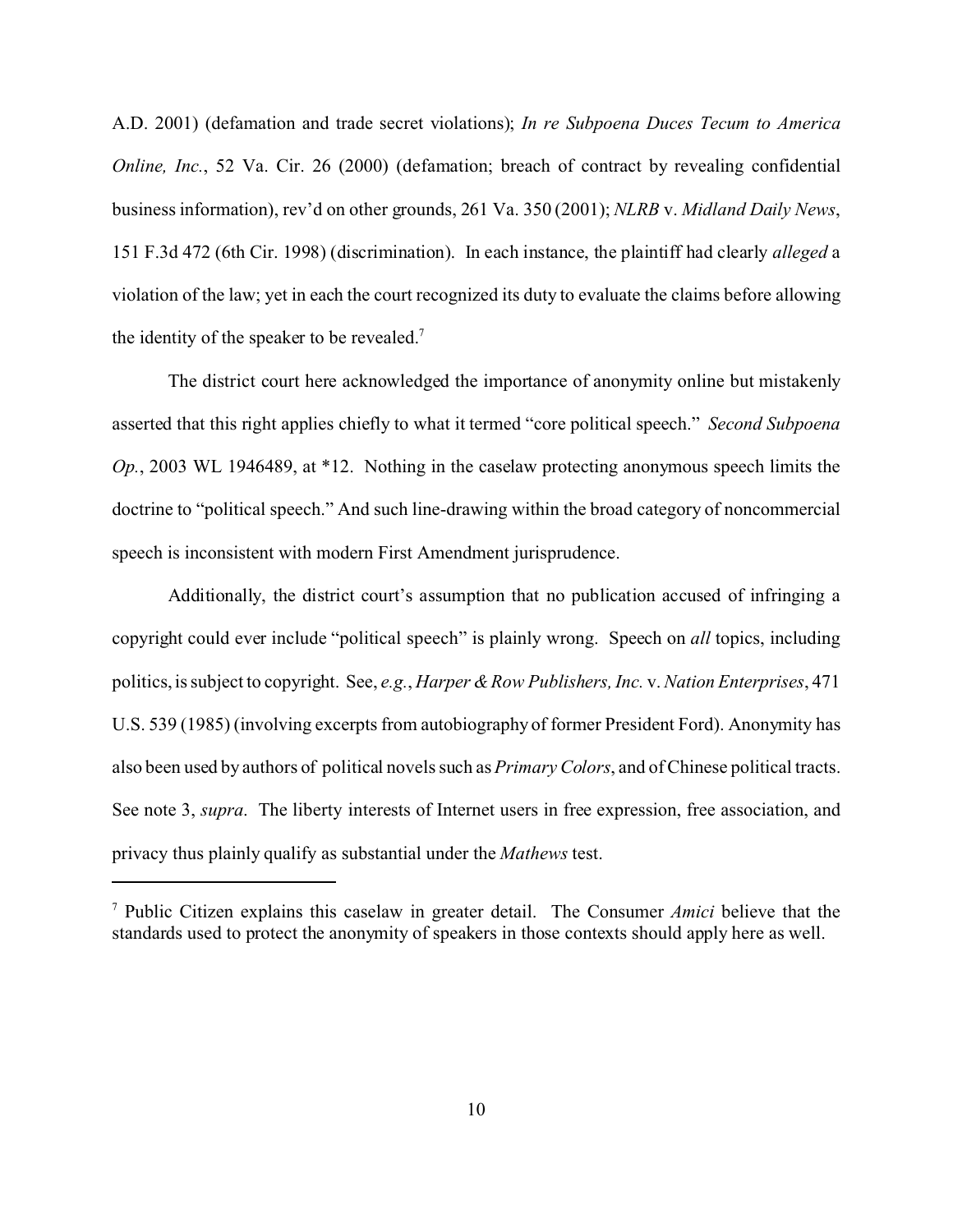## **B. The Risk of Erroneous Deprivation and the Value of Additional Safeguards Are Both Substantial**

1. Contrary to the district court's suggestion, there *is* evidence that Section 512(h) carries a substantial risk of being either misused or mistakenly applied to Internet users who are not infringing copyrights. In addition to the Harry Potter example noted in Verizon's brief (at 38-39), and others provided below, there is ample evidence in the use of the notice provisions under Section  $512(c)(3)(A)$  that errors and misuse have occurred. This experience is directly relevant because Section 512(h) relies on allegations made under Section  $512(c)(3)(A)$ . If the Section  $512(c)(3)(A)$  notification process is prone to error and misuse, then so too is the subpoena process that builds upon it.

*Amici* include groups that have substantial experience monitoring abusive copyright claims on the Internet. What follows is a small sampling of misuse, overreaching, and mistakes in the use of Section 512(h) subpoenas, Section  $512(c)(3)(A)$  notices, or their equivalent:

! *Plain Errors*: RIAA sent a DMCA notice to Penn State's Department of Astronomy and Astrophysics, accusing the university of unlawfully distributing songs by the musician Usher. As it turned out, RIAA had mistakenly identified the combination of the word "Usher" (identifying faculty member Peter Usher) and an *a capella* song performed by astronomers about a gamma ray as an instance of infringement. In apologizing, RIAA noted that its "temporary employee" had made an error. RIAA admitted that, unlike the carefully selected situation in this case, it does not routinely require its "Internet copyright enforcers" to listen to the song that is allegedly infringing. $8$ 

• *More Plain Errors*: RIAA recently admitted to several dozen additional errors in sending accusatory DMCA notices – all made in a single week. But RIAA has refused to provide

<sup>8</sup> See McCullagh, *RIAA Apologizes for Threatening Letter*, CNET News, May 12, 2003, <http://news.com.com/2100-1025\_3-1001095.html>.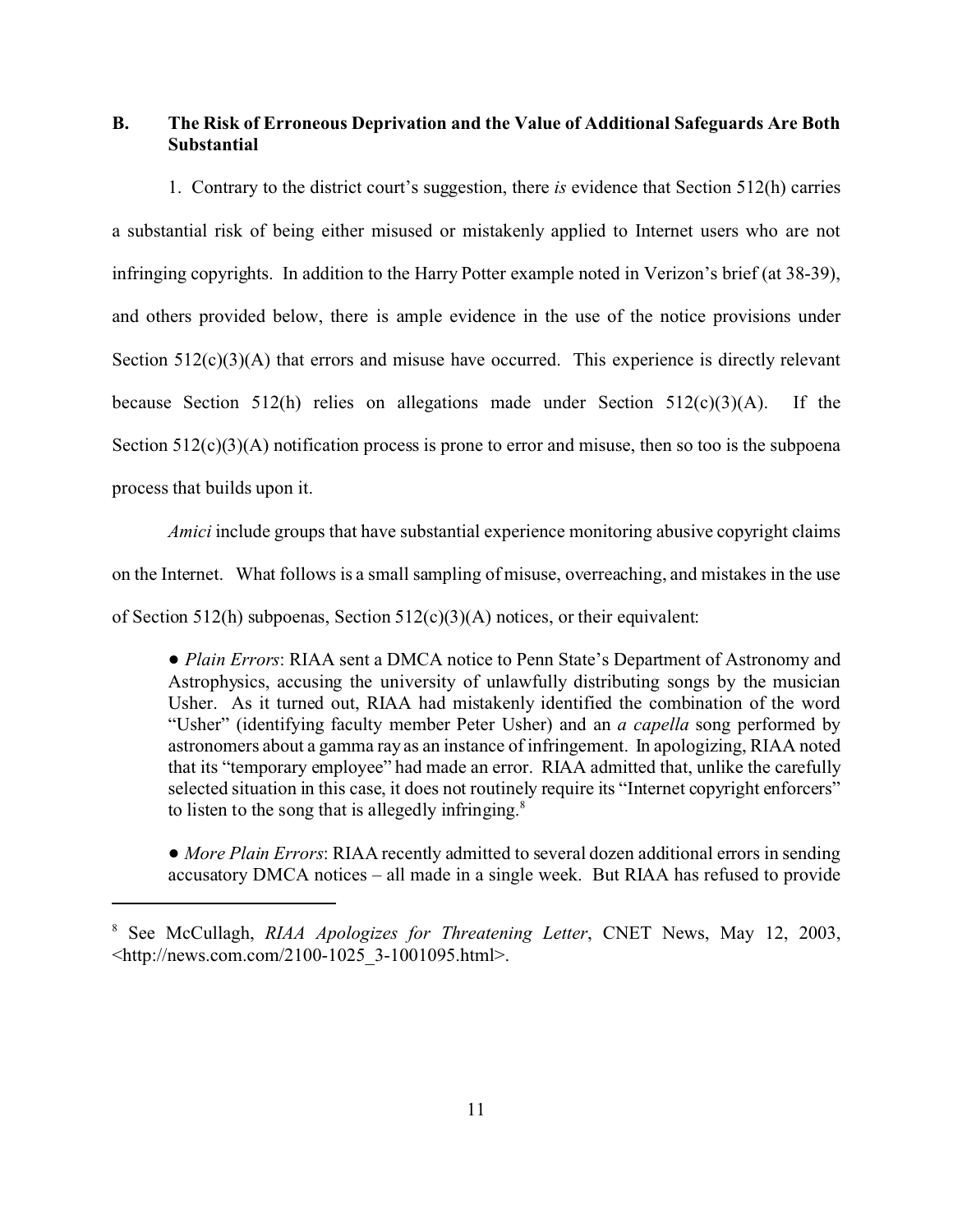additional details about these errors, professing concern that to do so would compromise the "privacy" of its employees and of the victims of its false accusations.<sup>9</sup>

! *Uncopyrightable Facts*: Wal-Mart sent a Section 512(h) subpoena, along with a 512(c) notice, to a comparison-shopping website that allows consumers to post prices of items sold in stores, claiming incorrectly that its prices were copyrighted. Wal-Mart sought the identity of the consumer who had anonymously posted information about an upcoming sale. Other retailers, including Kmart, Jo-Ann Stores, OfficeMax, Best Buy, and Staples, also served  $512(c)$  notices on the website based on the same bogus theory.<sup>10</sup>

! *Public Domain Materials*: The Internet Archive is a well-known website containing numerous public domain films, including the historic Prelinger collection. Many of these films have numerical file names. A purported copyright owner sent a DMCA notice to the Internet Archive in connection with films 19571.mpg and 20571a.mpg. The sender mistook the Prelinger public domain films for the copyrighted submarine movie "U-571."<sup>11</sup>

! *Public Domain Materials*: An individual who simply wishes to erase the public record of his past, uncopyrighted messages has invoked 512(c) in an attempt to force ISPs to take down the material.<sup>12</sup>

! *Fair Use*: A DMCA claim was made against an individual who posted public court records that contained copyrighted material.<sup>13</sup>

! *Social Criticism*: The Church of Scientology has long been accused of using copyright law to harass and silence its critics. The Church has discovered the ease with which it can use the DMCA to take down the speech of its critics. It has made DMCA claims against a popular search engine, Google, to bully the engine to stop including in its index any information about certain websites critical of the Church.14

<sup>9</sup> See McCullagh, *RIAA Admits It Sent Erroneous Letters*, CNET News, May 13, 2003, <http://www.msnbc.com/news/913204.asp?0dm=C16LT>.

<sup>&</sup>lt;sup>10</sup> See <http://www.fatwallet.com/forums/messageview.cfm?catid=18&threadid=129657>; McCullagh, *Wal-mart Backs Away from DMCA Claim*, CNET News, Dec. 5, 2002, <http://news.com.com/2100-1023-976296.html>.

 $11$  See  $\leq$ http://www.chillingeffects.org/notice.cgi?NoticeID=595>.

 $12$  See  $\leq$ http://www.chillingeffects.org/notice.cgi?NoticeID=312>.

<sup>13</sup> See <http://www.chillingeffects.org/notice.cgi?NoticeID=348>.

<sup>&</sup>lt;sup>14</sup> See  $\lt$ http://www.chillingeffects.org/notice.cgi?NoticeID=232>; see also Loney and Hansen, *Google pulls Anti-Scientology Links*, News.com, Cnet, March 21, 2002,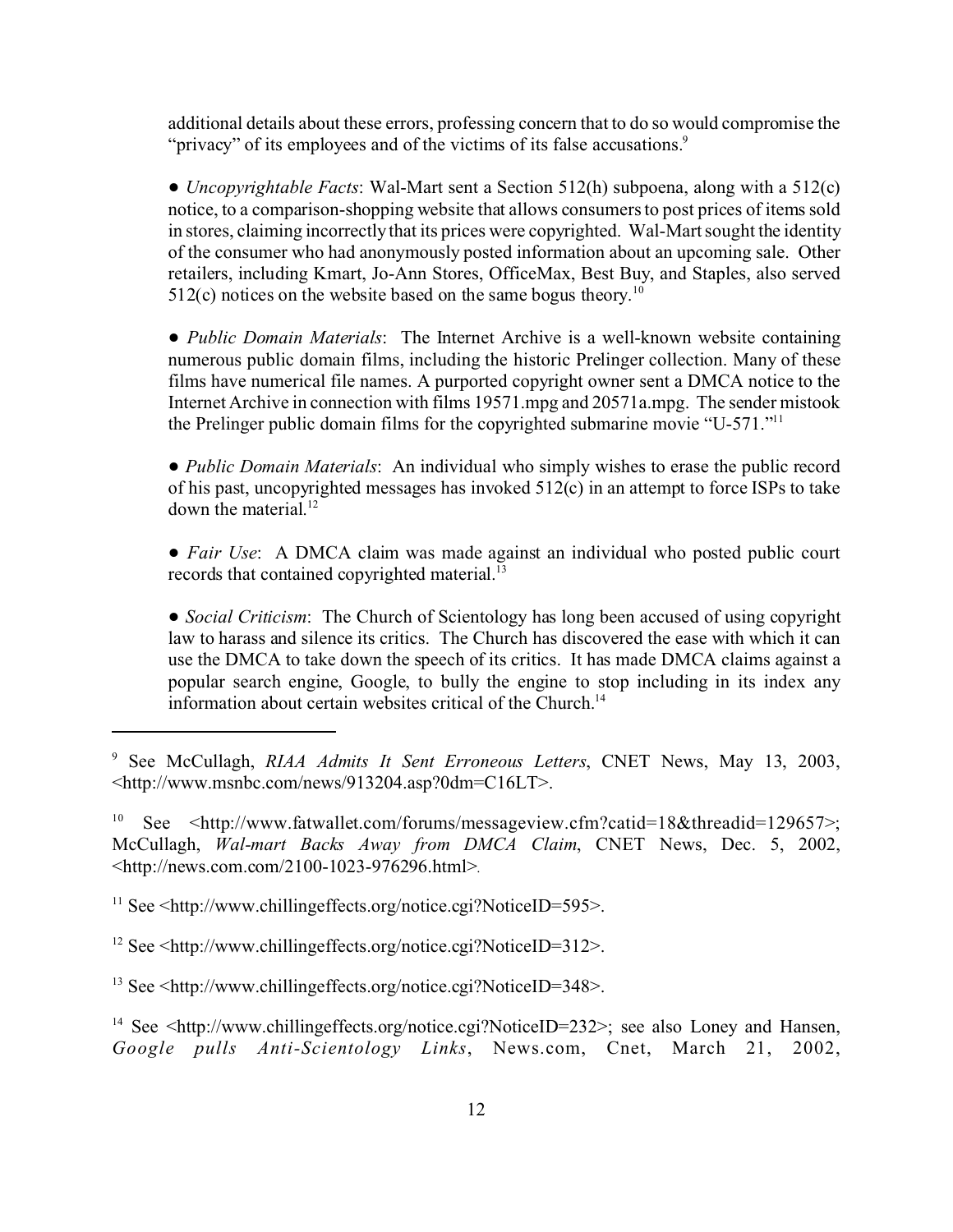! *Misuse and Overreaching*: Trademark owners are not protected under the DMCA. Nevertheless, some trademark owners, eager to take advantage of the easy silencing of others under the  $512(c)$  process, have claimed DMCA violations.<sup>15</sup>

Notwithstanding this experience, in the district court RIAA ridiculed as "virtually inconceivable" the possibility that the DMCA could be used "to reveal \* \* \* the identity of individuals engaged in protected anonymous speech, as opposed to unprotected copyright infringement." RIAA Br. in Opp. to Verizon's Motion to Quash Feb. 4, 2003 Subpoena, at 22. As just noted, however, more recently RIAA has apologized for falsely accusing Penn State of engaging in "unprotected copyright infringement" and has admitted to having made several dozen other mistakes of this kind with the period of a single week.

In addition to these actual examples, misuses are easily foreseen based on the experience of some of the *amici* in representing clients in John Doe lawsuits.<sup>16</sup> Imagine a small investor who cuts and pastes several paragraphs from the annual SEC report (which is protected by copyright) of a publicly owned company onto an online message board, and then gives his opinion that the company's business is failing. Eager to stifle this criticism, and to fire him if he is an employee, the company could simply issue a Section 512(h) subpoena based on the copied section of the report, despite the First Amendment protections and fair use defense accorded this kind of speech.

The risks of error and misuse demonstrated by the foregoing examples are magnified by the widespread use on the Internet of automated software robots (or "bots"), which are capable of

<sup>&</sup>lt;http://news.com.com/2100-1023-865936.html>.

<sup>15</sup> See <http://www.chillingeffects.org/notice.cgi?NoticeID=310>.

<sup>16</sup> See, *e.g.*, Lidsky, *Silencing John Doe: Defamation and Discourse in Cyberspace*, 49 DUKE L.J. 855, 896 (2000).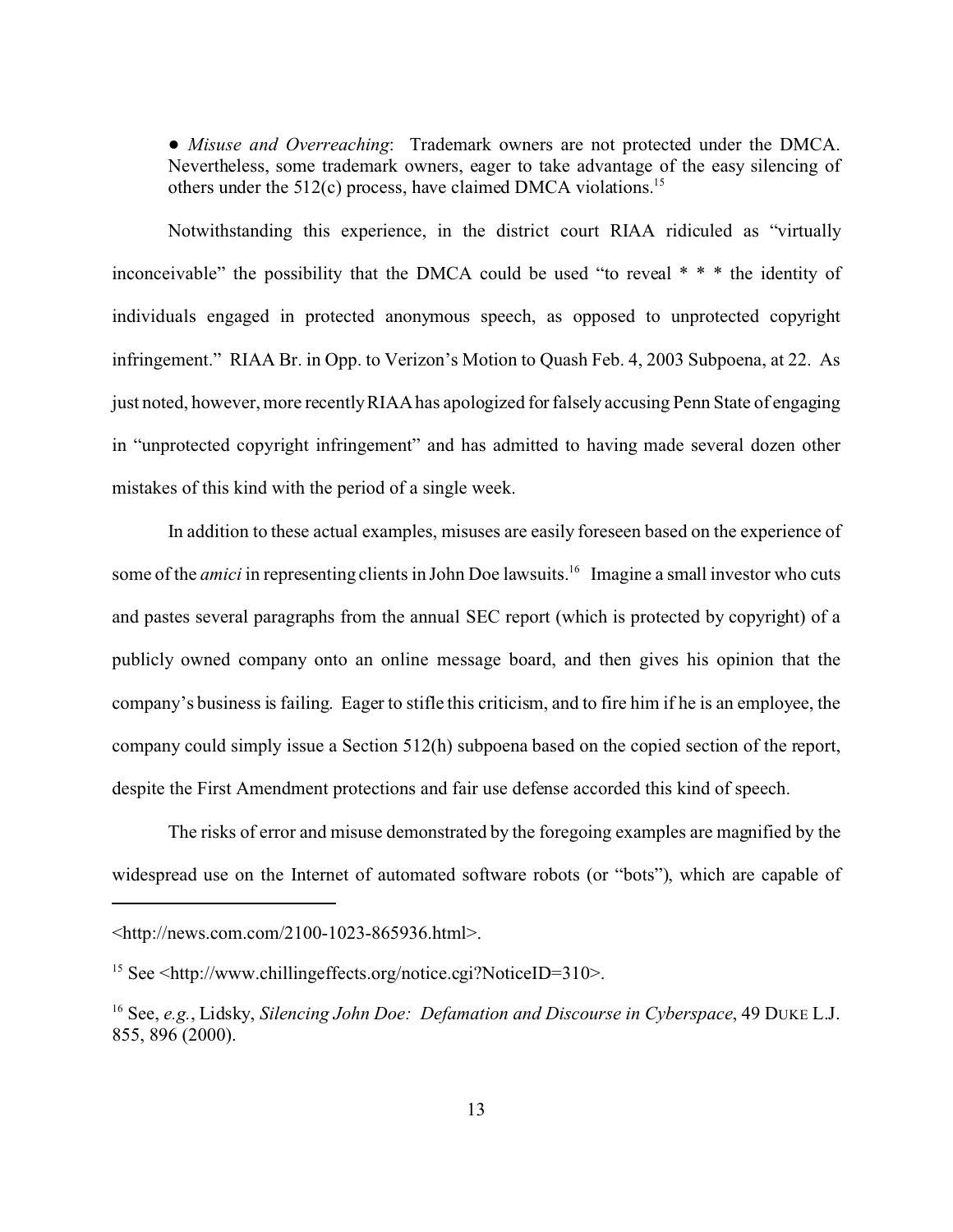reviewing an enormous range of data. When these bots find a suspicious file, they note its location and automatically generate lists, or even form notices, to the relevant ISPs. From their output, it appears that some of these bot-generated notices get no human review for plausibility, much less a true analysis of copyright infringement. Bots are simply not able to determine whether writings or other files satisfy the "substantial similarity" test under copyright-infringement law, represent a fair use (such as parody or critical commentary), or are in the public domain.<sup>17</sup>

The specter of millions of bot-generated subpoenas is no exaggeration in light of the large amount of material potentially subject to copyright claims. Any content captured in tangible form, however fleeting, is arguably protected by copyright. 17 U.S.C. § 102. This has broad implications – a copyright owner can be almost anyone, and a person can assert copyright over almost anything. A batterer can claim copyright in his threatening e-mails. A company may claim copyright in an internal memo documenting improprieties. A pedophile may claim copyright in his luring chatroom conversation. Yet, should any of this content be found on a user's computer, it could give rise to a *prima facie* copyright claim and the right, pursuant to Section 512(h), for the copyright owner or its agent to learn the identity of that user.

2. The risk of misuse of Section 512(h) subpoenas – and of erroneous deprivations of the anonymity of online speakers – is a direct result of the woefully inadequate procedural protections built into Section 512(h). Most glaringly, there is no requirement that the Internet user be given

<sup>&</sup>lt;sup>17</sup> Assessing a bot used by the Motion Picture Association of America, one report noted: the "Ranger" [bot] is scouring the globe – Web sites, chatrooms, newsgroups and P2P – spanning 60 countries, searching in English, Chinese, and Korean. \* \* \* . Ranger is 24-7. Ranger is relentless. Ranger \* \* \* acts like an Internet search engine. \* \* \* Ranger Online provides the data to the MPAA and prepares cease-and-desist letters. \* \* \* Last year, [MPAA] sent 54,000 letters; this year, it is on pace to send 80,000 to 100,000." Ahrens, *Ranger vs. the Movie Pirates, Software is Studios' Latest Weapon in a Growing Battle*, Wash. Post, June 19, 2002, at H01.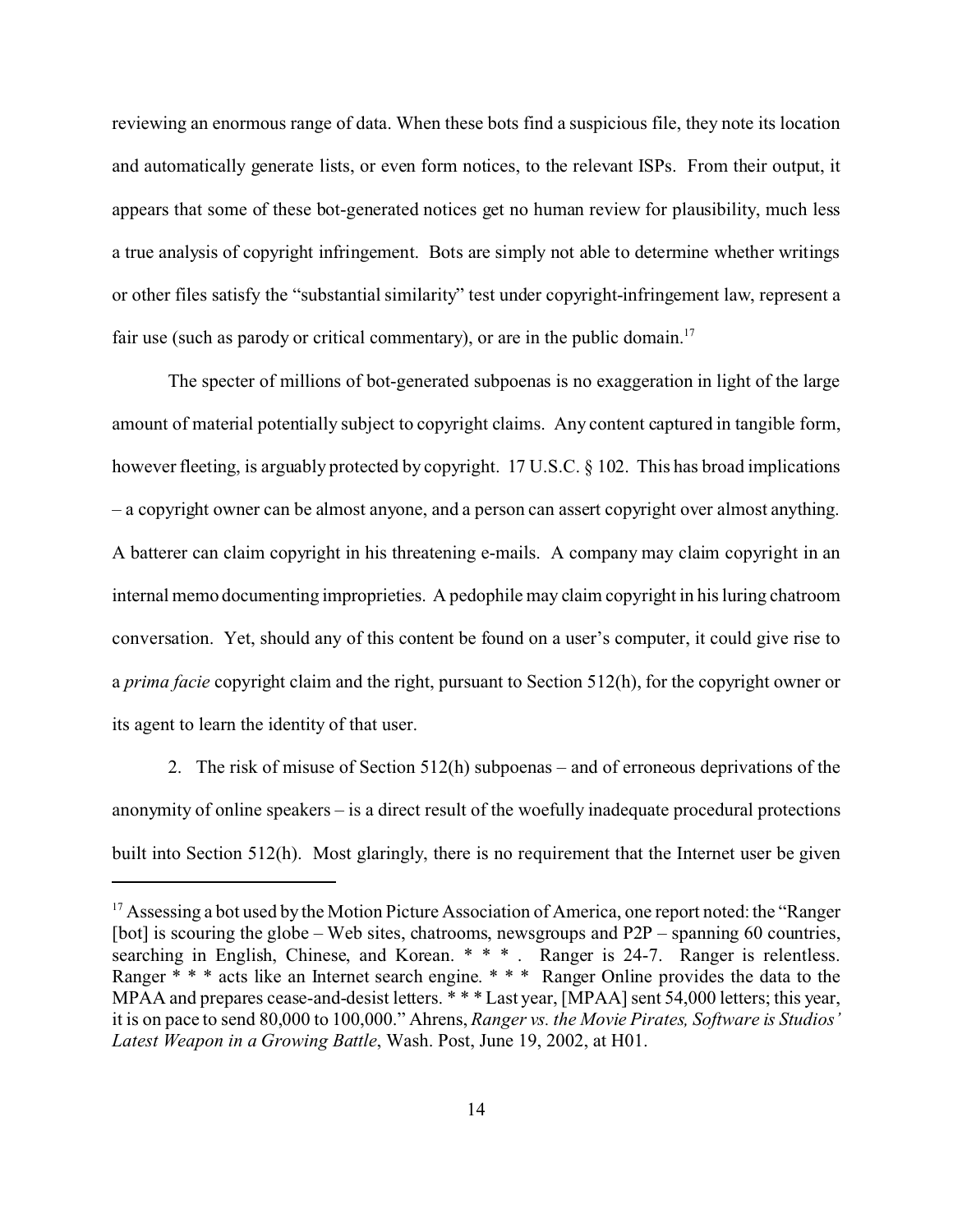notice of the subpoena (and ISPs may be reluctant to do so). Nor is there any meaningful opportunity for the user to object. Nor does a judge oversee the process of subpoena issuance; instead, the clerk is required, no matter how obviously far-fetched the claim may be, to issue a subpoena if everything on the checklist of materials has been submitted. In addition, the highly expedited nature of the Section 512(h) subpoena process makes it virtually certain that ordinary Internet users – even if they happen to learn about the subpoena – will not have adequate time to mount an expensive legal challenge, often in a distant forum. See pages 2-3, *supra*.

Moreover, as Verizon has persuasively demonstrated (at 33-39), Section 512(h)'s modest prerequisites offer very little protection to Internet users. For example, the requester of a subpoena need only state a "good-faith belief" of infringement in the underlying 512(c) notice, and is not expressly required to undertake any due diligence, such as actual review of the suspicious files. (As noted above, RIAA, in apologizing for its recent false accusation of copyright infringement leveled at Penn State, admitted that it does not require its temporary employees who prepare DMCA notices to listen to the assertedly infringing files.) Although RIAA makes much of the fact that a Section 512(h) subpoena is signed under penalty of perjury, this provision applies not to the allegations of infringement but rather only to the identification of the "purpose" of the requester and the uses to which the information will be put. 17 U.S.C.  $\S$  512(h)(2)(C). In addition, the actual copyright owner need not even be identified, as it was not in this case, with the ironic consequence that the copyright enforcer may remain anonymous while the individual engaging in presumptively protected speech is compelled to relinquish anonymity. Nor does Section 512(h) require the subpoenaing party to demonstrate that the copyrights allegedly at issue are enforceable.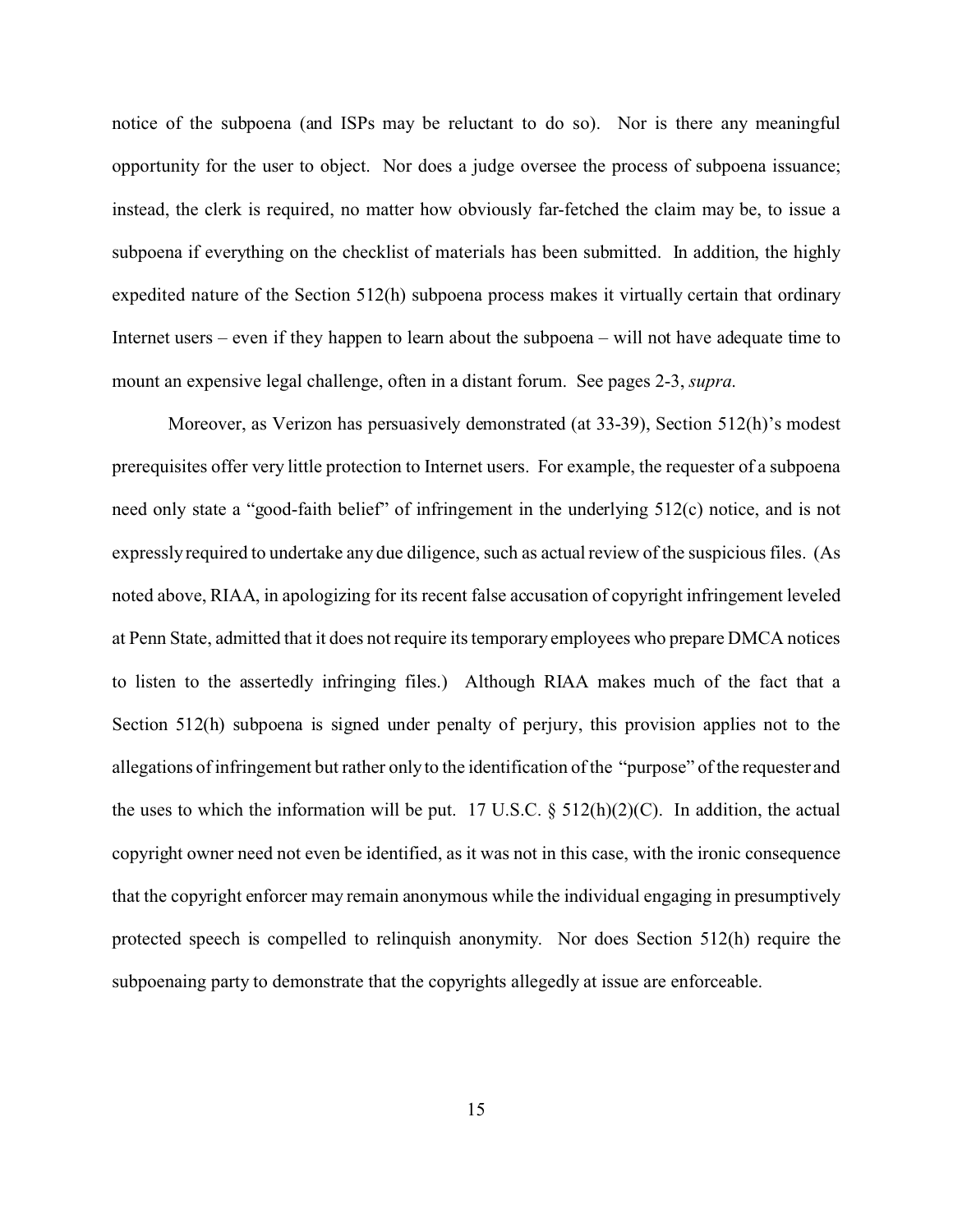These shortcomings are not alleviated by the existence of remedies for misuse of the statute, as the district court believed. For one thing, such remedies are unlikely to deter certain types of misusers, such as stalkers and abusive spouses. In addition, because the Internet user is not required to be notified of the Section 512(h) subpoena, there is no guarantee that she will be aware that her private information has been disclosed to a third party. And the loss of anonymity is exactly the sort of irreparable damage that mere monetary damages cannot remedy.

Beyond that, the remedial provision (Section  $512(f)$ ) does not even attach to wrongfully issued identification information. It applies only when misrepresentation results in the ISP "removing or disabling access to the material or activity claimed to be infringing." 17 U.S.C. § 512(f). Even if the statute were interpreted to include improper disclosure of identity, it applies only when the subpoenaing party has made a "knowingly material<sup>[]</sup> misrepresent [ation]." *Ibid*. These limitations, and the threshold standard of "good faith," deny recovery based on a subpoena requestor's failure to conduct "due diligence" or consider whether the speech is protected under the fair-use doctrine or in the public domain. See *Arista Records, Inc.* v. *MP3Board, Inc.*, No. 00CIV-4660 (SHS), 2002 WL 1997918, at \*15 (S.D.N.Y. Aug. 29, 2002) ("liability cannot be incurred by the RIAA pursuant to Section  $512(f)$  for merely sending a letter that constitutes insufficient notification"). Section 512(f) is cold comfort indeed.

## **C. The Legitimate Interests of the Government and Copyright Owners Are Not Offended by Additional Safeguards**

As a general matter, the government has a strong interest both in ensuring that copyright owners are protected against infringement of their works and in safeguarding the speech, associational, and privacy rights of Internet users. The government also has a substantial interest in ensuring that the discovery processes of the courts are properly used. Because in the discovery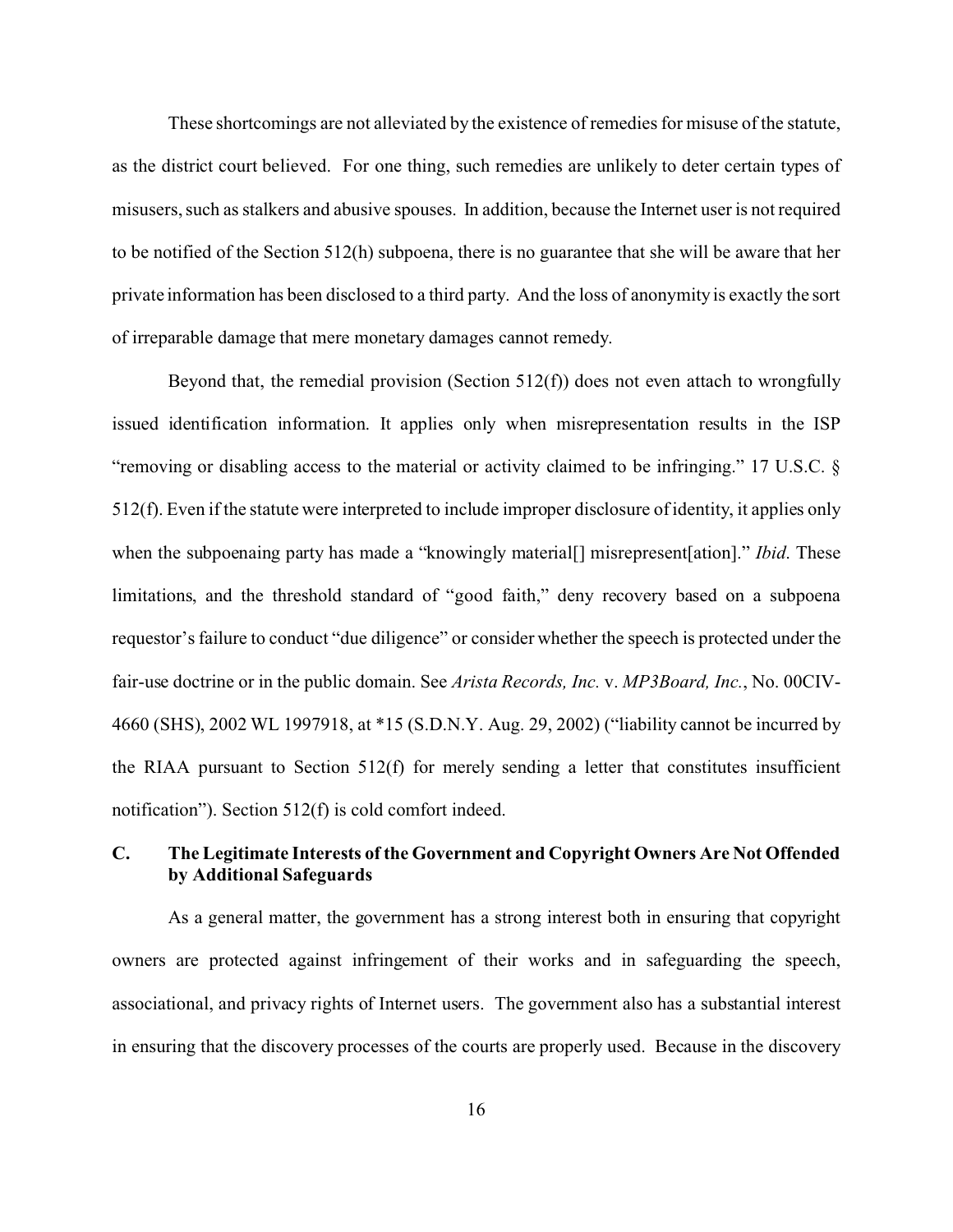process "[t]here is an opportunity for litigants to obtain \* \* \* information that \* \* \* could be damaging to reputation and privacy," the government "clearly has a substantial interest in preventing this sort of abuse of its processes." *Seattle Times Co.* v. *Rhinehart*, 467 U.S. 20, 35 (1984). Of course, the potential for abuse is even greater when discovery occurs in the *absence* of actual litigation.

The relevant question, however, is what interest the government and copyright owners have in *not* affording Internet users notice and an opportunity to be heard before their anonymity is destroyed pursuant to a Section 512(h) subpoena. The copyright owner would obviously prefer not to wait, since notice and an opportunity to be heard entail delay, expense, and the potential denial of its request for information, but mere convenience of the copyright owner is not by itself a legitimate interest. Nor should any weight be accorded to RIAA's claimed interest in using the subpoena process to warn purported infringers to stop, since alternative means to do so plainly exist (such as the instant messaging campaign RIAA has recently initiated). See Verizon Br. 40. Although additional procedural safeguards might impose some burden on the judiciary, they would also lessen the burden on clerks' offices by curtailing copyright owners' profligate requests for hundreds or even thousands of bot-generated subpoenas without the accountability of such procedures. The burden on the judicial branch in applying these additional due process protections, moreover, would be minimal because they are no more onerous than the same rules applicable to all other civil litigation.<sup>18</sup>

<sup>&</sup>lt;sup>18</sup> Notably, Fed. R. Civ. P. 27 requires notice to the subpoenaed party, an opportunity to be heard, and a judicial order, before a pre-litigation subpoena may issue. Similarly, once a case is filed, discovery ordinarily *may not issue* before service on the defendant unless authorized by a judge. See Fed. R. Civ. P. 26(f); see also *SeesCandy,* 185 F.R.D. 573.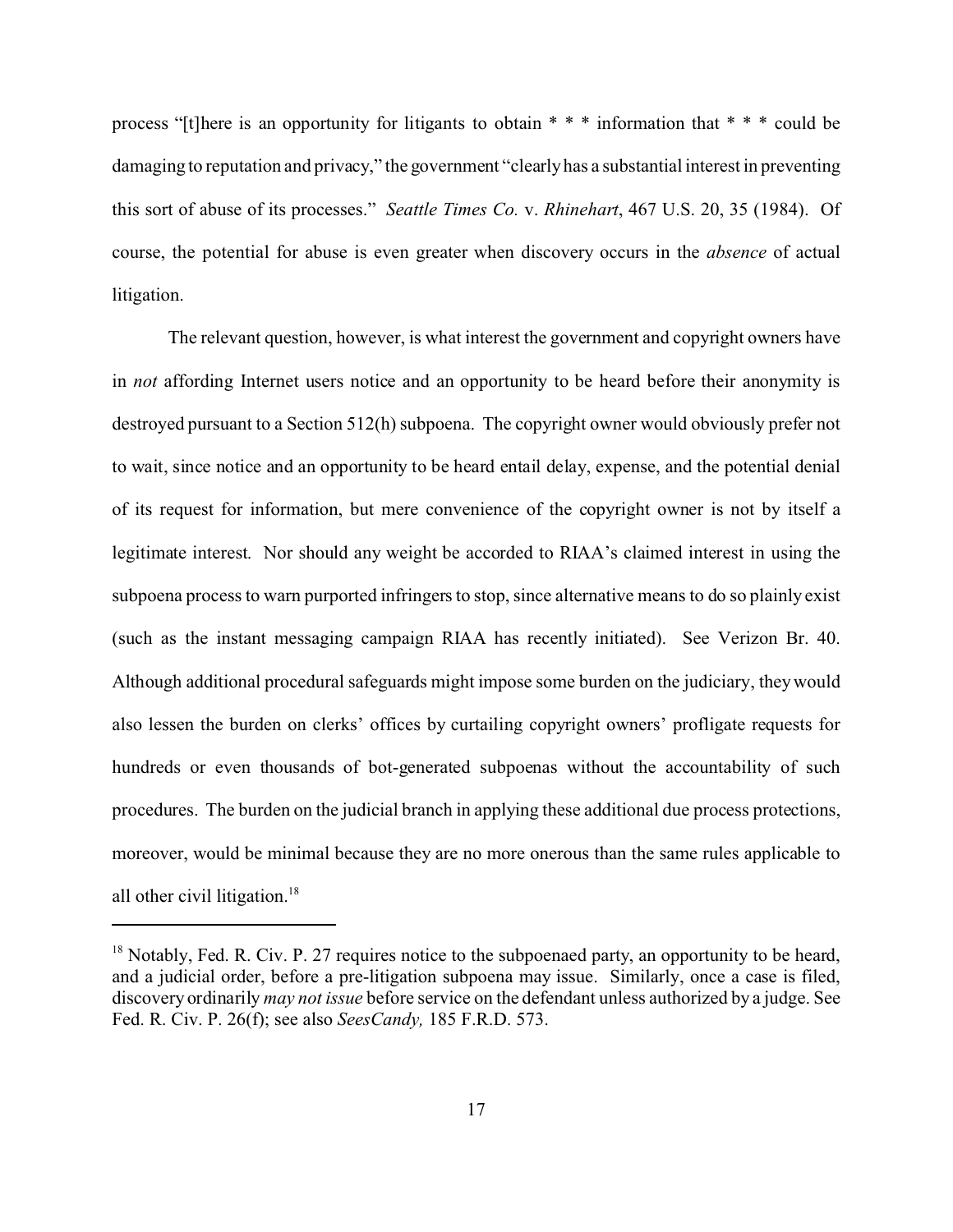**D. Because it Fails to Require Notice to Internet Users, an Opportunity for Users to Be Heard, and a Prior Judicial Determination Before a Subpoena May Be Issued, Section 512(h) Violates Due Process**<sup>19</sup>

 Under the *Mathews* factors, due process plainly requires that Internet speakers receive not only notice but also a reasonable opportunity to object before their private information is disclosed to persons claiming copyright infringement. Without this basic protection, a speaker may not even realize that her privacy has been violated until she is fired or suffers other negative consequences. For persons at risk from domestic violence or stalkers, the consequences of the statute's failure to require notice can be much more severe.<sup>20</sup> Even if the speaker's ISP gives notice voluntarily, the expedited nature of the Section 512(h) process (RIAA has served Section 512(h) subpoenas demanding a response in as few as eight days) fails to provide a meaningful opportunity for accused speakers to object. The difficulty is compounded by the fact that Section 512(h) will effectively require all subpoena targets to defend their anonymity in Washington, D.C., even though the vast majority of them live elsewhere and have no ready access to counsel to represent them in a faraway jurisdiction on shortened time. $21$ 

In addition, due process requires that the subpoena be substantively examined, and not by a "ministerial" clerk but by a judge.22 Such scrutiny is important because, as observed in *Fuentes*

<sup>&</sup>lt;sup>19</sup> The Business *Amici* do not join in this section.

<sup>20</sup> This is the chief concern of *amici* WiredSafety and National Coalition Against Domestic Violence, based upon their long experience protecting children and survivors of domestic violence.

 $21$  Section 512(h) lacks any venue limitations. If this Court affirms, the D.C. Circuit will likely become the jurisdiction of choice for Section 512(h) subpoenas.

 $^{22}$  If this Court holds that Article III requires the filing of a lawsuit, this due process concern is effectively met. See note 18, *supra*.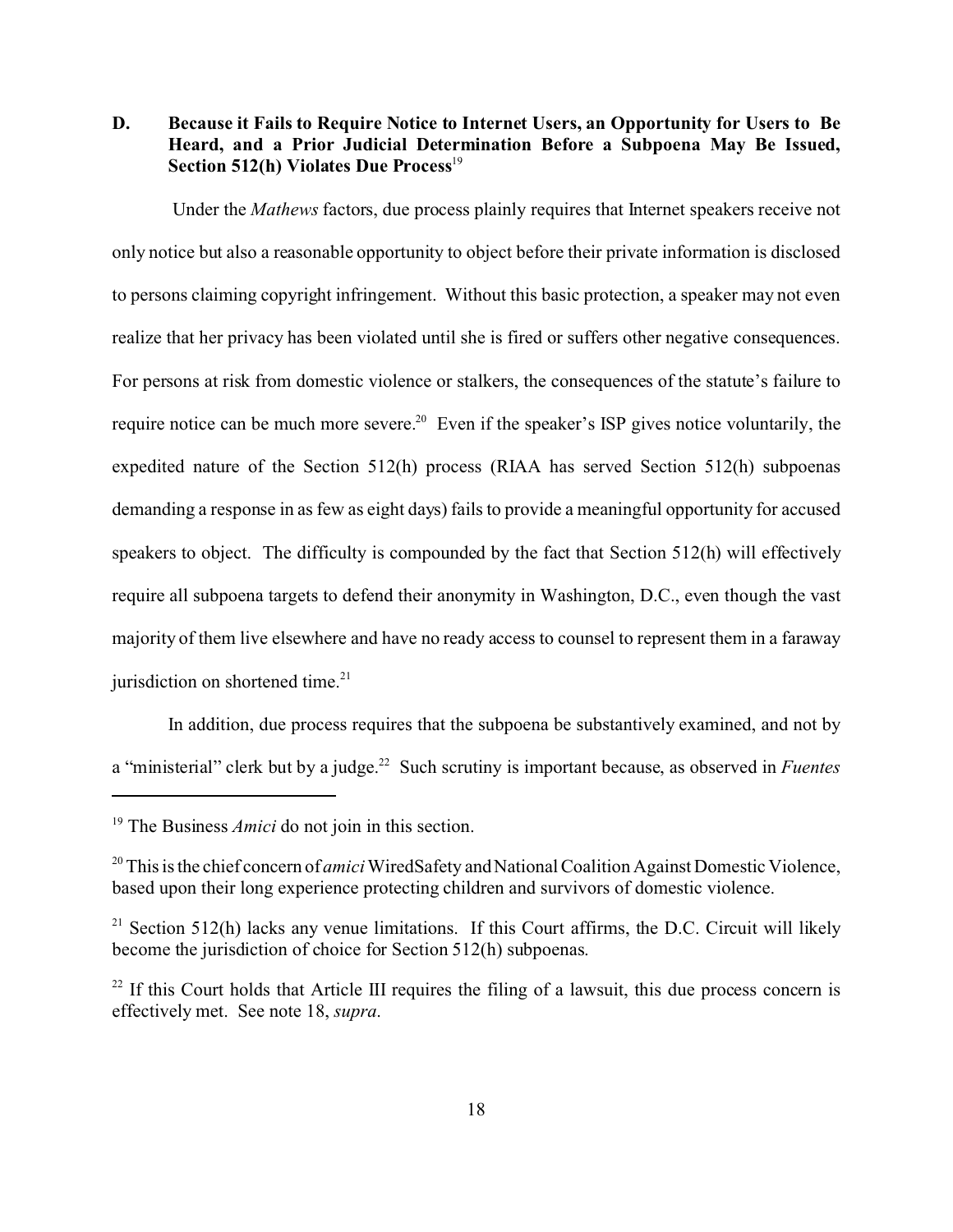v. *Shevin*, 407 U.S. 67, 83 (1972), the applicant's self-interested statement of "belief in his [own] rights" is insufficient to permit a deprivation of property or liberty.

After canvassing the area, the Consumer *Amici* cannot find a single state or federal statute or rule that permits a court subpoena to impinge upon First Amendment rights without either a lawsuit being filed (also required by Article III) or prior court approval.<sup>23</sup> In fact, every state's rules of civil procedures (and the federal rules) adhere to this bedrock principle. In *Connecticut* v. *Doehr*, *supra*, the Supreme Court relied on a survey of state attachment provisions in invalidating a Connecticut provision, explaining that "nearly every State requires either a preattachment hearing, a showing of some exigent circumstance, or both, before permitting an attachment to take place." 501 U.S. at 16. Here, just as in *Doehr*, the dearth of historical antecedents to Section 512(h) shows that it "clearly falls short of the demands of due process." *Id.* at 18.

## **III. TO AVOID THE ARTICLE III PROBLEM, THIS COURT SHOULD INTERPRET SECTION 512(h) AS AUTHORIZING A SUBPOENA ONLY IN CONNECTION WITH A PENDING COPYRIGHT LAWSUIT**

This Court need not resolve the serious Article III problems (detailed in Verizon's brief) that arise if Section 512(h) is interpreted to authorize the issuance of subpoenas completely untethered to any pending case or controversy. Rather, the Article III defect can be avoided if the Court simply reads Section 512(h) as creating a supplemental subpoena procedure that applies only in pending

<sup>&</sup>lt;sup>23</sup> If unable to serve a summons because he does not know the defendant's identity, a plaintiff can simply request court permission to issue a subpoena to learn that identity. Contrary to RIAA's arguments below, filing a John Doe lawsuit and obtaining a subpoena is simple and relatively quick for the copyright owner – the lawsuit and subpoena can be filed and obtained on the very same day. Similarly, Rule 27 of the Federal Rules of Civil Procedure, relied upon heavily by the district court, requires judicial approval before discovery can issue to preserve evidence for a future lawsuit.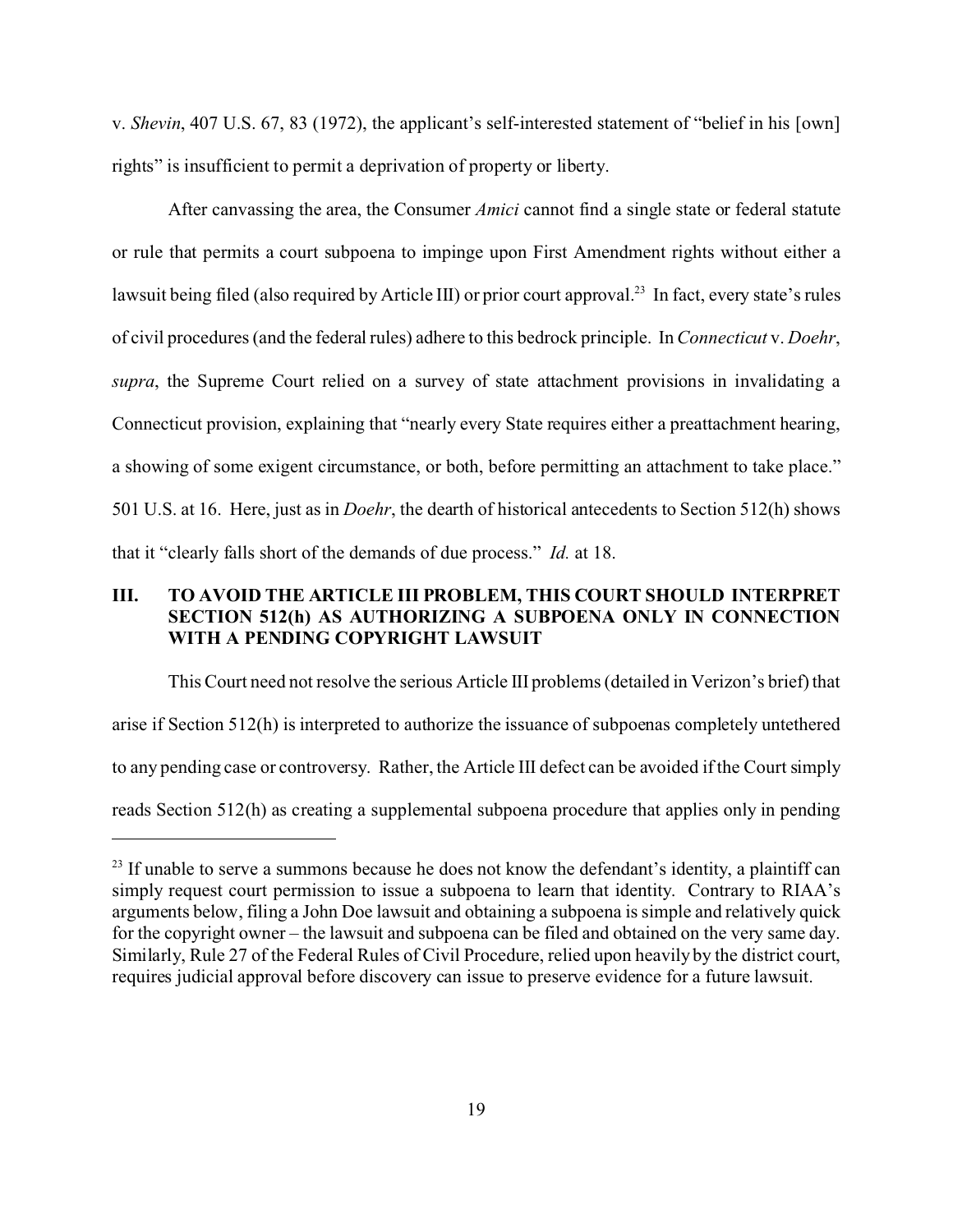litigation under Title  $17<sup>24</sup>$  Even apart from questions of constitutional avoidance, this is the better reading of Section  $512(h).^{25}$ 

The text and structure of Section 512 demonstrate that Congress intended Section 512(h) to apply only in the context of a pending copyright lawsuit. First, Section 512 (aptly entitled "Limitations on liability relating to material online") deals primarily with safe harbors or defenses that may be asserted by ISP defendants in copyright litigation, and with related rules, definitions, principles of construction, and limits on remedies available in such litigation. See 17 U.S.C. §§ 512(a)-(g), (i)-(m). The focus of Section 512 as a whole is on rules affecting liability and remedies *in copyright litigation* involving ISPs.

Second, Section 512(h) itself suggests that Congress presupposed the pendency of a copyright lawsuit. Section 512(h)(2)(C) requires an applicant for a subpoena under Section 512(h) to declare that the information obtained "will only be used for the purpose of protecting rights under this title." The purpose of that limitation is to ensure that information obtained in a pending copyright lawsuit will not be used for purposes unrelated to the protection of Title 17 rights.

<sup>&</sup>lt;sup>24</sup> Although this construction may not completely resolve the First Amendment and due process problems discussed in Parts I and II above, it does ensure that the Section 512(h) subpoena process takes place in the context of actual litigation superintended by an Article III judge under the basic rules of civil procedure, which have built-in protections and may be supplemented where needed by the judge. See notes 18 and 22, *supra*.

<sup>&</sup>lt;sup>25</sup> Some of the *amici* sought to present this argument below in the second subpoena proceeding, but were denied leave to file their proposed *amicus* brief. The lower court apparently accepted RIAA's objection that all issues concerning Section 512(h)'s meaning – as opposed to its constitutionality – had been resolved in the first proceeding. But in the first proceeding, the district court declined to consider constitutional issues and thus could not have meaningfully considered principles of constitutional avoidance. In any event, the judicial obligation to construe statutes to avoid the adjudication of constitutional questions is not one controlled by the parties or subject to waiver.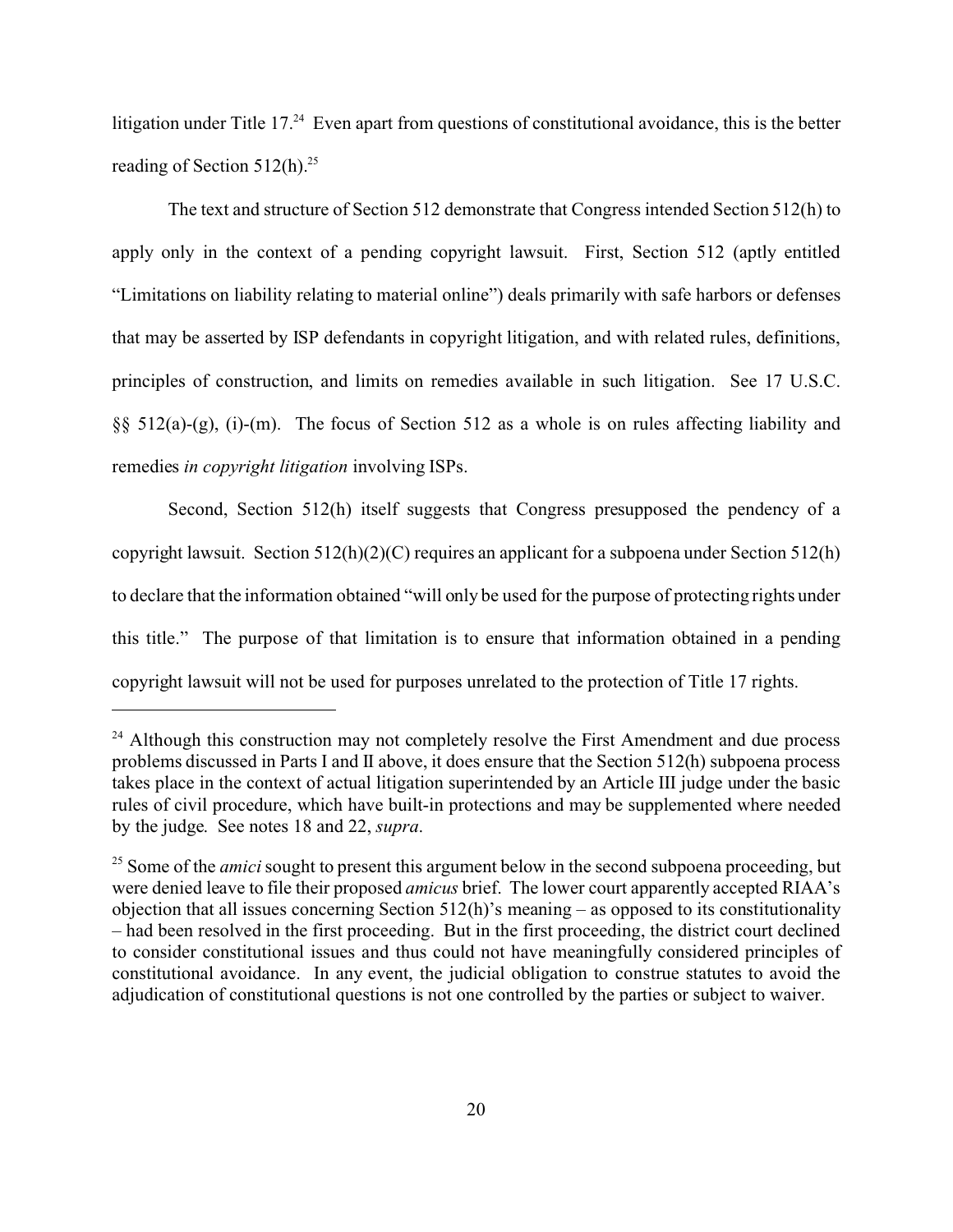Any ambiguity about the meaning of Section 512(h) should be resolved in light of the traditional limitations on the federal judicial power. As Verizon explains, the coercive power of the federal courts to order the disclosure of information exists only in connection with a "case" or "controversy" within the meaning of Article III. In light of that bedrock limitation on the judicial power, this Court should require the clearest possible statement by Congress before concluding that a radical departure from our legal and constitutional traditions was intended. See *Abbott Laboratories* v. *Gardner*, 387 U.S. 136, 141 (1967). Section 512(h) includes no such clear statement.

Finally, even if Section 512(h) is ambiguous, this Court should read Section 512(h) in the manner suggested because doing so will avoid the Article III problems. See *New York v. Ferber*, 458 U.S. 747, 769 n.24 (1982). Interpreting Section 512(h) as authorizing a subpoena only if a copyright lawsuit is actually pending would also go far toward addressing the serious constitutional problems that arise from the district court's interpretation.

\* \* \* \* \*

*Amici* understand RIAA's desire for fast-track access to information without the procedural requirements of judicial review and their attendant delays. *All* litigants and potential litigants share that desire, however. Such "delays" are the necessary price we must pay for safeguarding the rights of all citizens. In this connection, Justice Murphy's cautionary words (in discussing Article II subpoenas enforced by *government* officials and administrative agencies) have much to say about the specter of *private* investigators copiously armed with Section 512(h) subpoenas:

Perhaps we are too far removed from the experiences of the past to appreciate fully the consequences that may result from an irresponsible though well-meaning use of the subpoena power. To allow a non-judicial officer, unarmed with judicial process, to demand the books and papers of an individual is an open invitation to abuse of that power. \* \* \*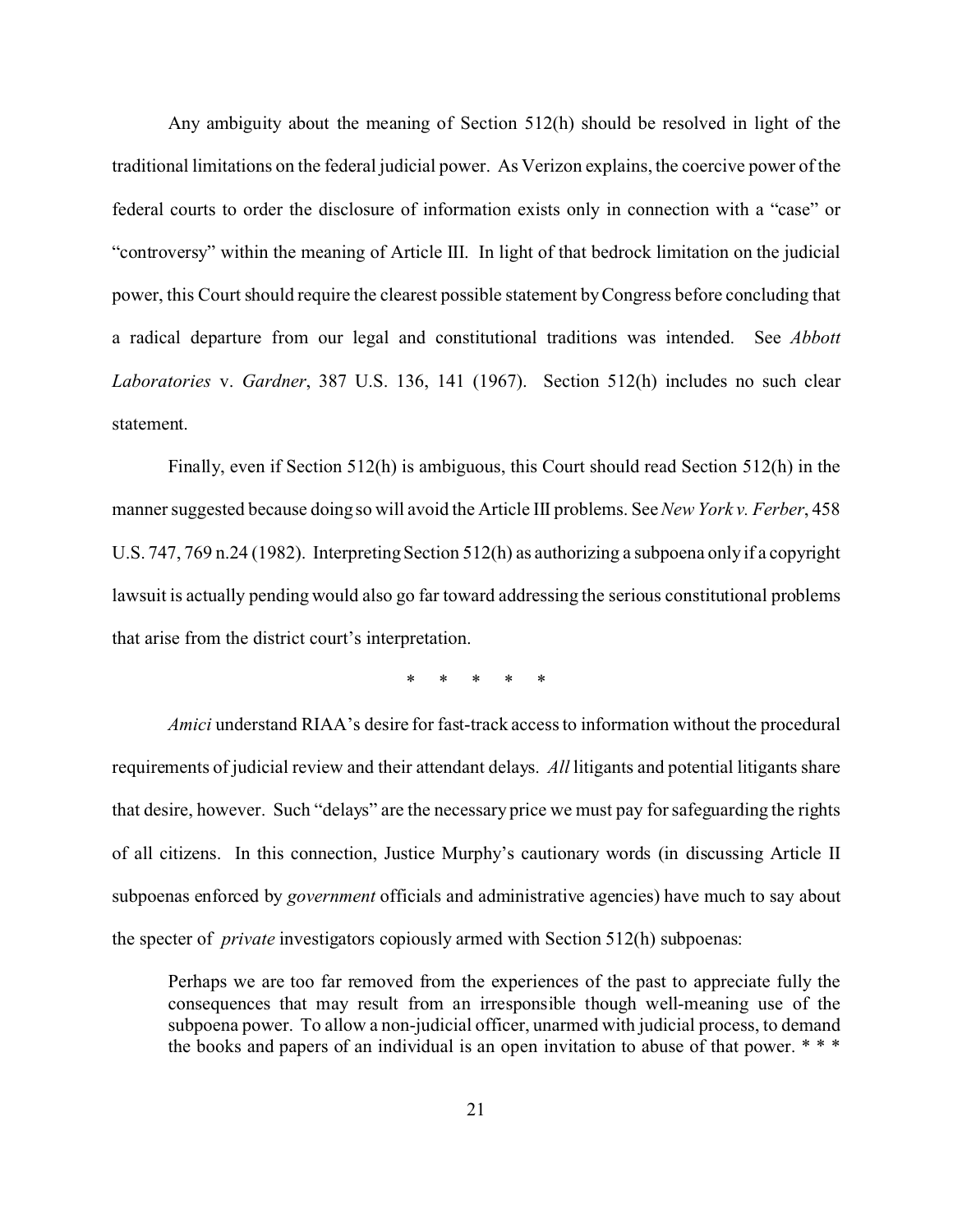Many persons have yielded solely because of the air of authority with which the demand is made \* \* \*. Many invasions of private rights thus occur without the restraining hand of the judiciary ever intervening.

*Oklahoma Press Pub. Co.* v. *Walling*, 327 US 186, 218-19 (1946) (dissenting opinion). This Court

should be mindful of the need to protect the constitutional rights of Internet users against abuse by

private individuals.

### **CONCLUSION**

 $\_$ 

The judgments of the district court should be reversed.

May 16, 2003 Respectfully submitted.

1928 Calvert Street, N.W., Suite 6 Alison C. Barnes\*

Megan E. Gray (D.C. Bar. No. 478479) Lawrence S. Robbins (D.C. Bar. No. 420260) GRAY MATTERS Alan Untereiner (D.C. Bar No. 428053) Washington, DC 20009 (\*Admitted in GA, D.C. admission pending) (202) 265-2738 ROBBINS,RUSSELL,ENGLERT, ORSECK & UNTEREINER LLP 1801 K Street, NW, Suite 411 Washington, DC 20006 (202) 775-4500

Counsel for the Consumer *Amici* Counsel for the Business *Amici* and for the American Legislative Exchange Council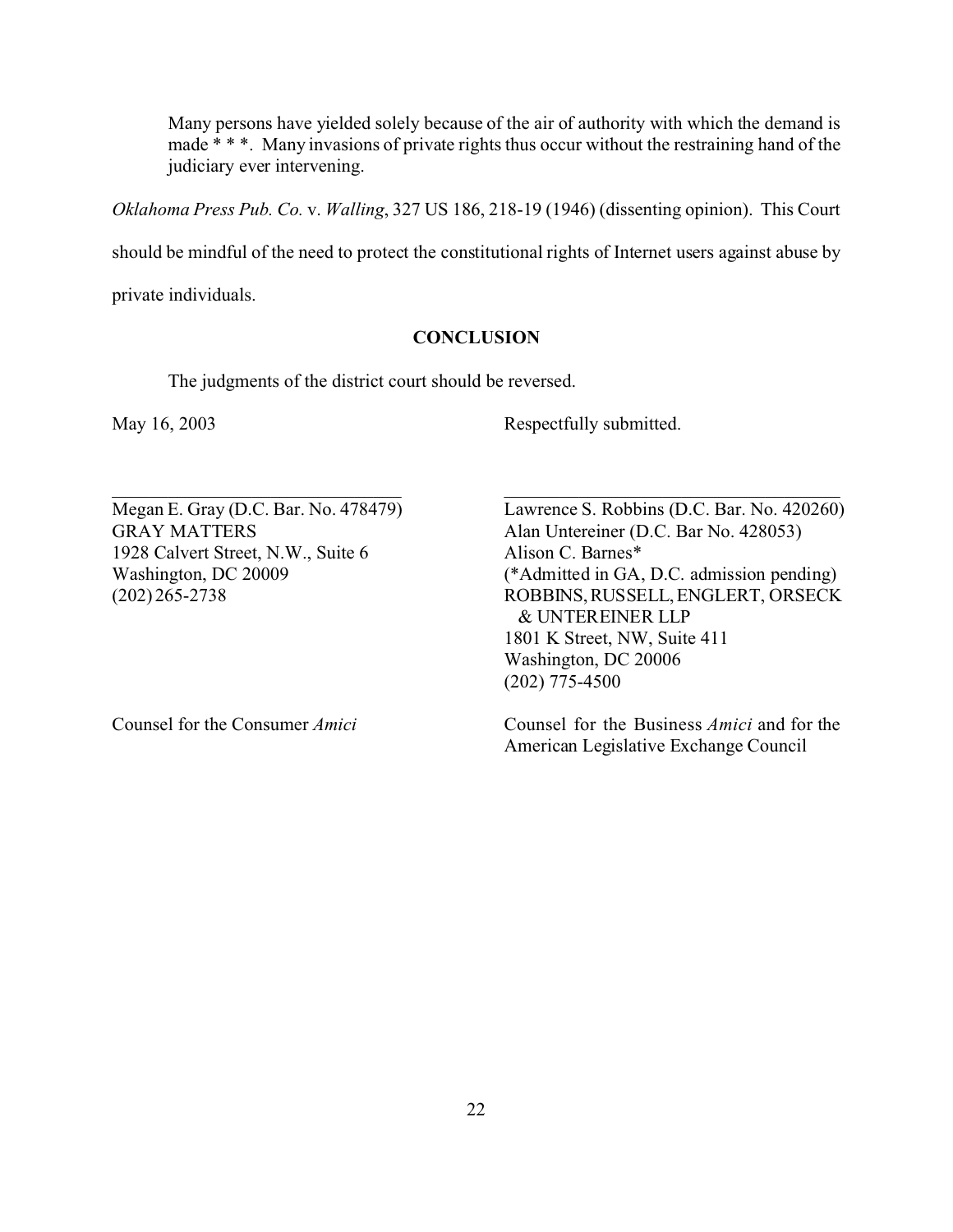## **CERTIFICATE OF COMPLIANCE PURSUANT TO FED. R. APP. P.32(a)(7)(C)**

Counsel for *Amici Curiae* certifies the following:

In accordance with Fed. R. App. P. 32(a)(7)(B) and (C) and Circuit Rule 32(a), the attached

Brief of *Amici Curiae* is printed using a proportionally spaced, 12-point Times New Roman typeface

and contains 6970 words.

Alan Untereiner

\_\_\_\_\_\_\_\_\_\_\_\_\_\_\_\_\_\_\_\_\_\_\_\_\_\_\_\_\_\_\_\_\_\_\_\_\_\_\_\_\_\_\_